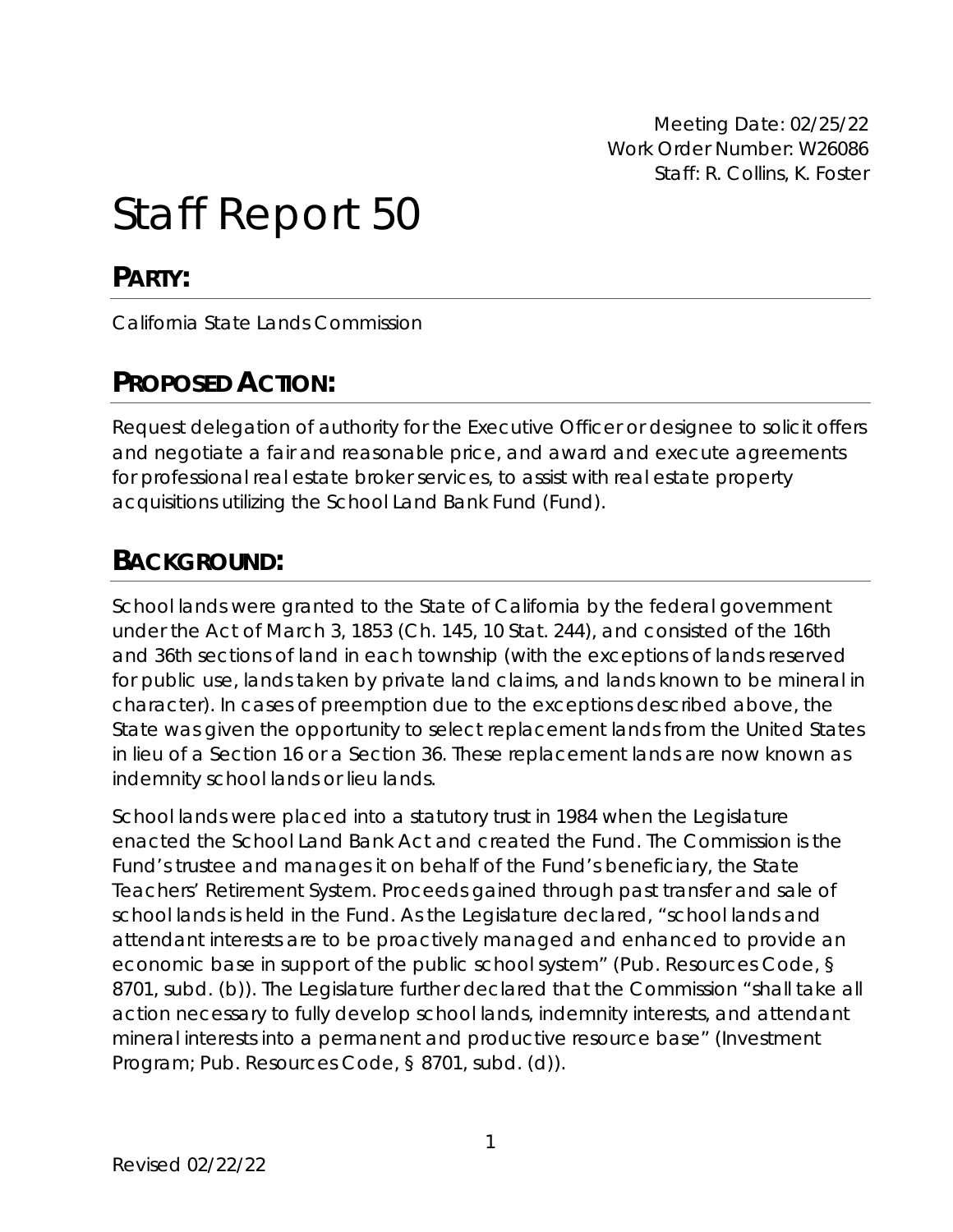Acting in its capacity as trustee, the Commission manages approximately 458,843 acres of fee-owned school lands. Public Resources Code section 8712 authorizes the Commission to acquire real property or interests therein for revenue-generating purposes. Net revenues received from the leasing of school lands are deposited into the State Treasury to the credit of the State Teachers' Retirement Fund (STRF) pursuant to Public Resources Code section 6217.5. The Fund is distinct and separate from the STRF; as discussed above, proceeds from the sale and transfer of school lands are deposited in the Fund, whereas net revenue generated from rent and royalties paid for development, use, and occupation of school land and mineral development are deposited in the STRF.

In Fiscal Year 2008-09, the Legislature borrowed \$59 million from the Fund to help balance the state budget. This loan left a balance in the Fund of less than \$2 million and severely limited staff's ability to pursue an active Investment Program for many years. In June 2017, the loan was repaid to the Fund, with interest. Following the 2017 loan repayment, staff sought to reactivate the Investment Program. On November 29, 2017, the Commission authorized staff to solicit bids and hire a consultant to develop an investment strategy ([Item C63, November 29, 2017](https://www.slc.ca.gov/Meeting_Summaries/2017_Documents/11-29-17/Items_and_Exhibits/C63.pdf)).

AgInvest International (AgInvest) was hired as a consultant contractor in 2018 and prepared a school lands investment report entitled "Strategic Land Investment Considerations for the School Land Bank Fund" (Report). The Report describes a strategy to emphasize California-based real estate investments capable of generating acceptable rates of return to the STRF while also minimizing risk and considering other important public issues, including statewide environmental, social, and macro-economic goals. The Report also describes a methodology and provides tools to help the Commission with the comparison, analysis, and selection of suitable agricultural and commercial real property investments to achieve a higher financial return for the SLBF, particularly a current revenue stream, coupled with potential asset appreciation.

At the close of Fiscal Year 2020-2021, the Fund contained a balance of \$68,872,955. However, in 2020 the Governor announced that the COVID-19 pandemic had caused a \$54 billion budget deficit. To help close this deficit, the Fiscal Year 2020-21 budget borrowed \$49 million from the Fund, bifurcated into two loans. One is a \$17 million loan to the California Earthquake Safety Fund. The other is a \$32 million loan to the General Fund, which will be repaid at the end of Fiscal Year 2024-25. Accrued interest will be paid out of the Pooled Money Investment Account when the borrowed money is transferred back to the Fund.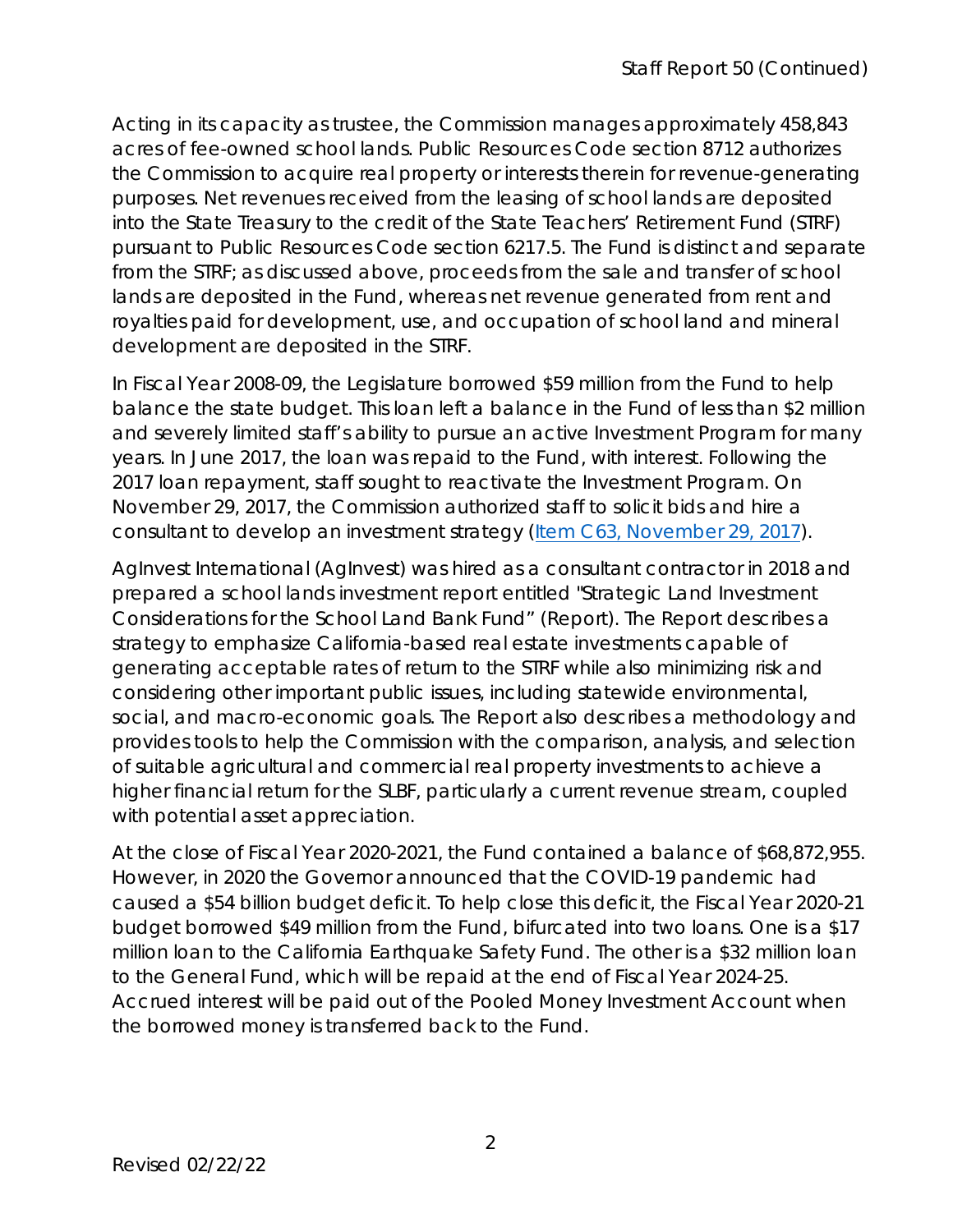# **SCHOOL LAND INVESTMENT REPORT:**

### **REPORT RECOMMENDATIONS:**

To provide context for its investment recommendations, the Report discusses the underlying nature of and differences between agricultural and commercial land investment in California, including in-depth discussions on the types of real estate investments recommended, benefits and risks associated with each, historic and potential future returns, and social, economic, and physical characteristics to consider when making any investment decision. The Report also makes specific recommendations on investments within the categories of commercial and agricultural property, including target price ranges, locations, and property uses, and provides evaluation matrices for each. The matrices are designed to apply available data addressing the above discussion points to develop objective criteria in comparing similar properties with each other and in analyzing a potential investment property's suitability for potential Commission purchase.

### **INVESTMENT MATRIX DISCUSSION:**

The two sectors recommended in the Report, agricultural and commercial property investments, each have distinctly different characteristics as well as important similarities that highlight the benefits and risks associated with different investment opportunities. The Report provides two matrices, each tailored to capture and evaluate the commercial and agricultural sector's unique and relevant characteristics. The matrices will be used to compare individual properties and aid in investment decisions based on a range of metrics falling within the categories of key economic performance indicators, environmental and property characteristics, and social considerations. Each matrix uses a five-point scale or range applied to both objective and subjective metrics. In addition to a numerical 1-to-5 score, each metric is also assigned a weight to show the degree of importance. While specific metrics for agricultural properties and commercial properties differ, the matrices yield a final score for a given property that can be used to directly compare the relative investment potential for similar property types and may be used over time to establish a baseline minimum score for purchase consideration. High scores are intended to highlight available properties that meet the Investment Program's purpose and the Commission's priorities, while also yielding the strongest investment potential and the best outlook for long-term returns after taking all criteria into account.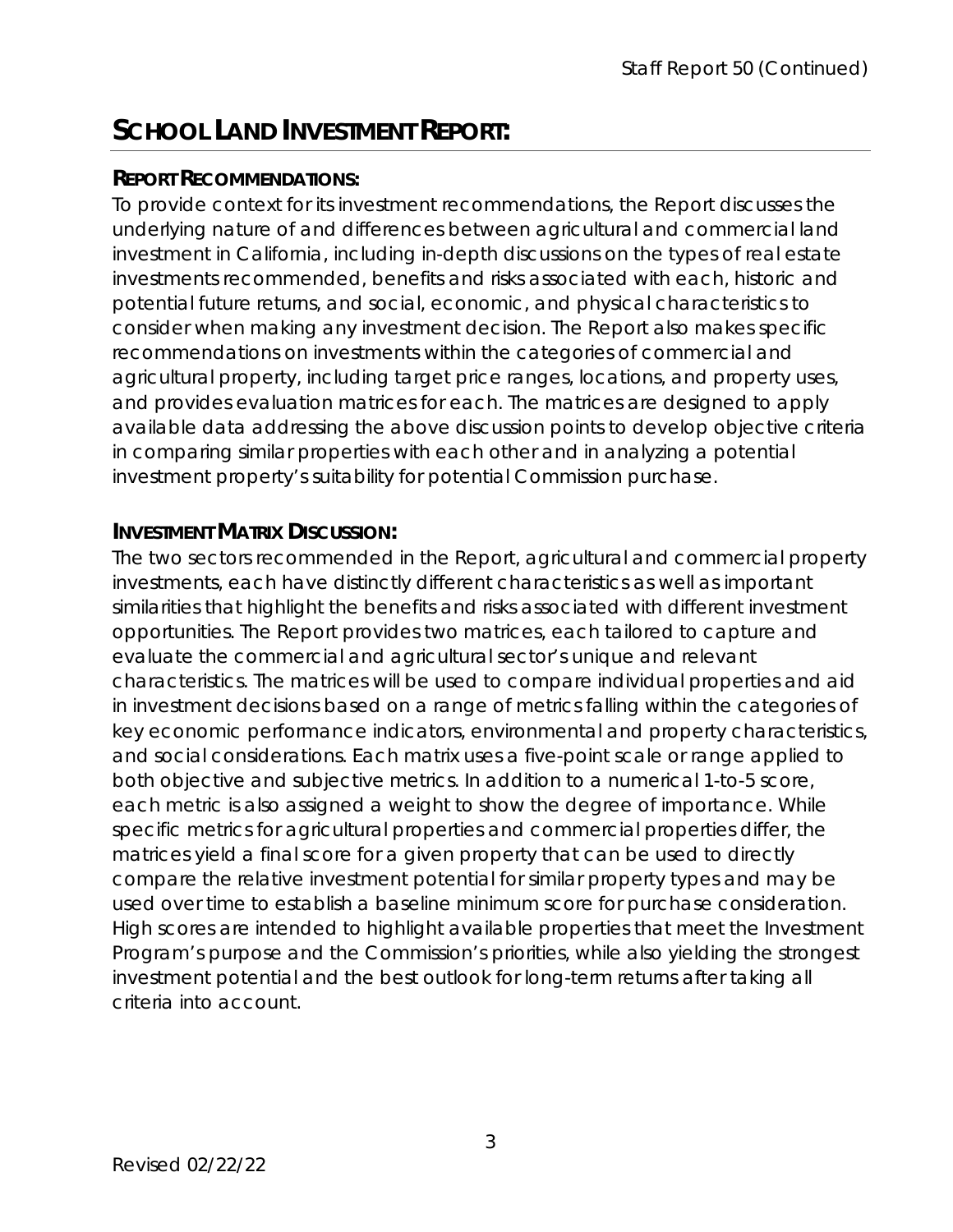### **AFFORDABLE HOUSING ALTERNATIVE:**

The Report includes a discussion on investment in the affordable housing subsector. A determination as to whether affordable housing investments fit within the legal framework of the School Land Bank Act will take further research.

As an extremely complex investment category, fully developing a strategy and matrix for affordable housing investment is beyond the Report's scope, but the discussion provides options for additional research to assist staff with gaining a better understanding of this real property category if the Commission chooses to pursue affordable housing investments in the future.

# **STAFF ANALYSIS AND RECOMMENDATION:**

### **AUTHORITY:**

Public Resources Code sections 6005, 6106, 6216, 6217.5, 8701, 8705, 8709.5, 8711, and 8712; Public Contract Code section 10295 (Consultant services contracts), and10335 et seq.; State Administrative Manual section 1200; State Contracting Manual Volume I (rev. 6/2017) and Volume II (2022).

### **STATE'S BEST INTERESTS:**

Investing in commercial or agricultural real estate is a highly complex and inherently risky endeavor. Commission staff recognizes that investments of the magnitude and nature that the Report recommends should be made with the utmost diligence and expertise applied to help minimize risk and maximize investment returns. Utilizing the Report as a starting point, staff believes that engaging real estate brokers with specialized knowledge and experience to help select property within the Report's investment scope is essential for a successful Investment Program. Professional broker assistance will ensure that thorough analysis and well-informed decisions support staff recommendations and Commission consideration for any potential property purchase and will help facilitate those authorized purchase transactions.

Contracted services may include but are not limited to using specialized professional knowledge and experience identifying suitable investment property, facilitating transactions for real estate property purchases for school lands, and assisting Commission staff with using the tools and implementing the strategy described in the Report.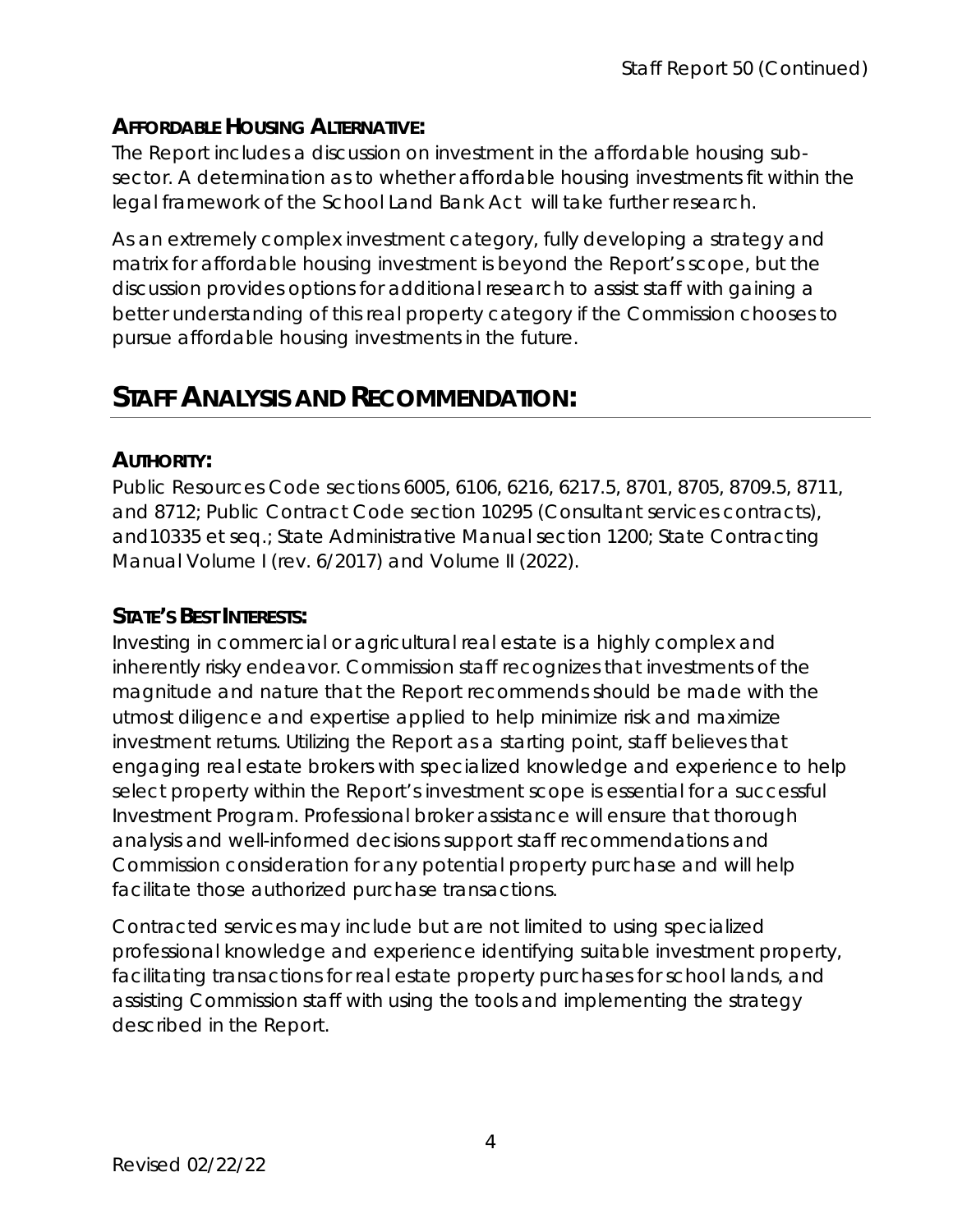### **CONCLUSION:**

Staff recommends activating the Investment Program and implementing the Report strategy once sufficient funds are available to actively consider real property purchases. To address the considerations described above, staff requests authorization to solicit bids at a future date for broker services, to minimize delays in Investment Program implementation following loan repayment.

# **OTHER PERTINENT INFORMATION:**

- 1. Approval of the recommended action by the Commission does not constitute approval of or a commitment to make real property purchases; it authorizes solicitation of proposals for real estate broker services and authorizes a consultant contract for professional assistance with implementing the investment strategy and recommendations made in the Report prepared for the School Land Bank Fund Investment Program.
- 2. This action is consistent with addressing the challenges and opportunities described in the Commission's 2021-25 Strategic Plan to "Embrace and safeguard multi-benefit School Lands and resource management stewardship that equitably balances responsible local and regional economic development, supports living wages, environmental protection, and revenue generation.
- 3. Authorization to solicit offers for real estate broker services is not a project as defined by the California Environmental Quality Act because it is an administrative action that will not result in direct or indirect physical changes in the environment.

Authority: Public Resources Code section 21065 and California Code of Regulations, title 14, section 15378, subdivision (b)(5).

# **EXHIBIT:**

A. School Lands Investment Report – Executive Summary and Matricies

# **RECOMMENDED ACTION:**

It is recommended that the Commission:

1. Find that bid solicitation and contracting for professional real estate broker services are incidental to a contract for the purchase of real property, are permissible to protect against a conflict of interest or to ensure independent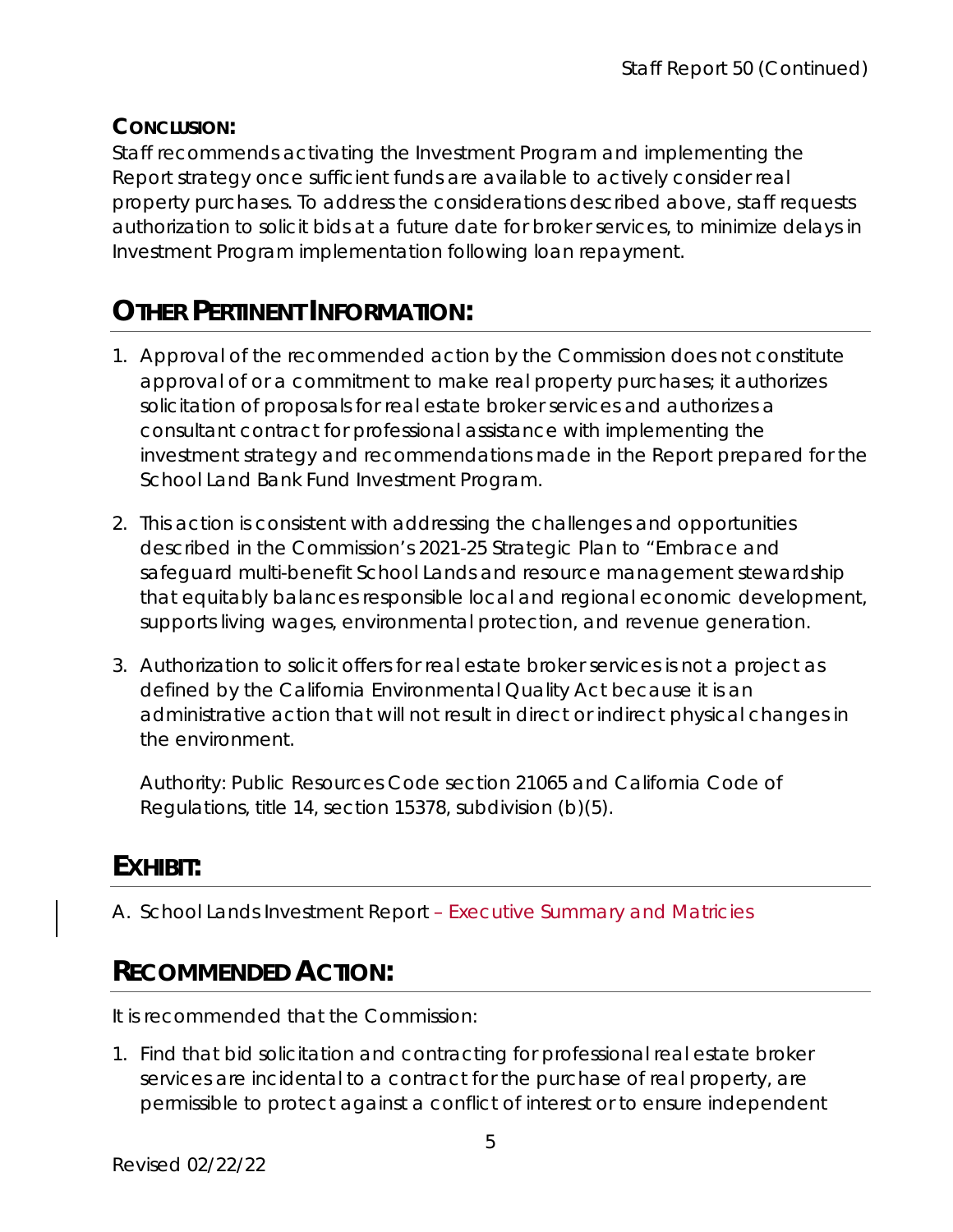and unbiased findings in cases where there is a clear need for a different, outside perspective, will provide equipment, materials, facilities, or support services that could not feasibly be provided by the state in the location where the services are to be performed, and are of such an urgent, temporary, or occasional nature that the delay incumbent in their implementation under civil service would frustrate their very purpose as specified in Government Code section 19130, subdivisions (b)(4), (5), (8), and (10).

2. Find that the selection of consultant contractors under this process does not affect small businesses as defined in California Government Code section 14837, subdivision (d)(1)(B) because they will be accorded equal opportunity to submit statements of qualifications and performance data.

### **AUTHORIZATION:**

Authorize the Executive Officer or her designee, in accordance with applicable State contracting laws and regulations, to solicit offers for consultant contractor services, negotiate fair and reasonable prices, award and execute agreements, and take any other steps reasonably necessary to secure professional real estate broker services to facilitate real estate property purchases for school lands and to assist staff with implementing the investment strategy and recommendations made in the consultant-prepared Report for the School Land Bank Fund Investment Program.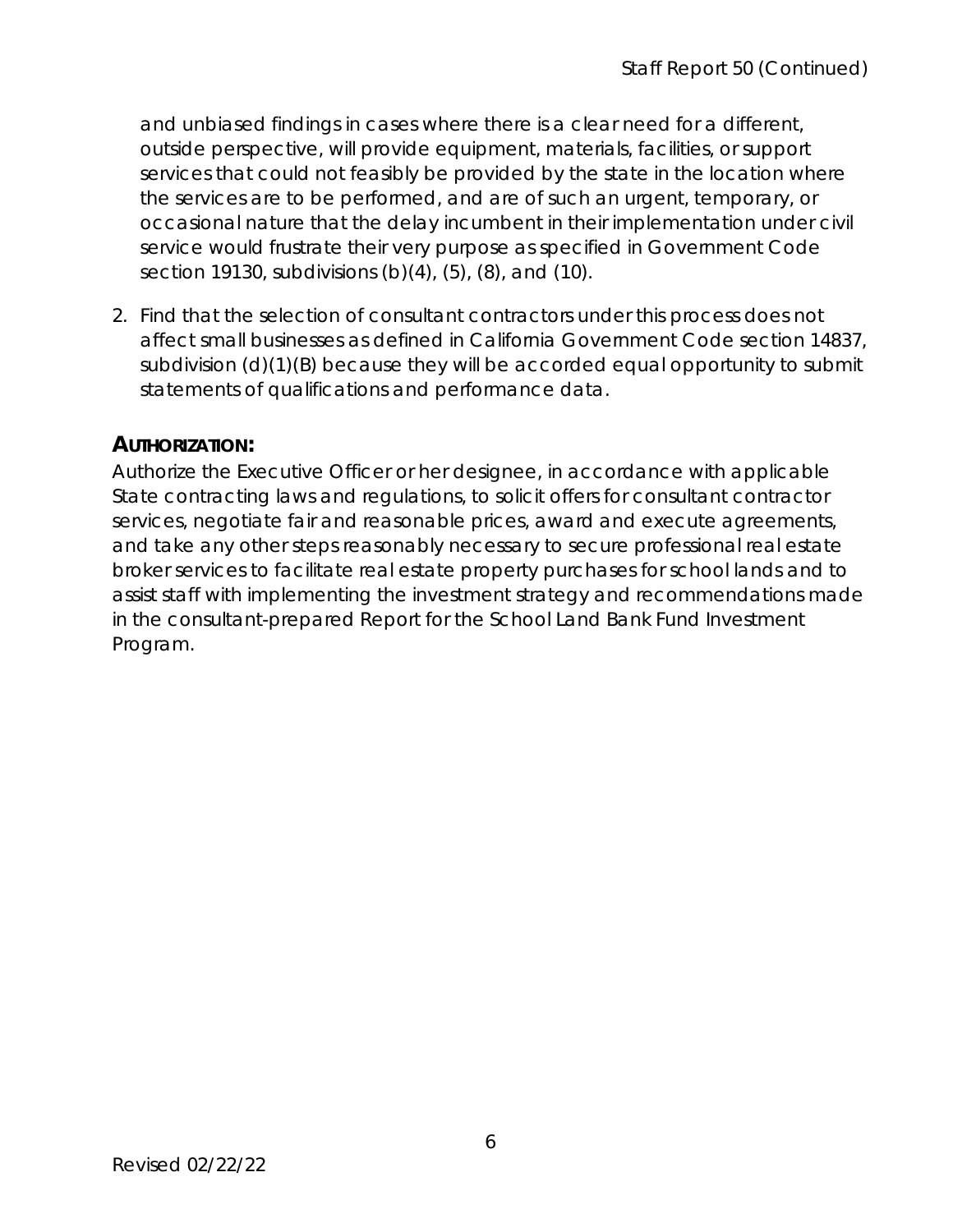#### EXHIBIT A

#### **EXECUTIVE SUMMARY & RECOMMENDATIONS**

"*The State Lands Commission manages approximately 458,843 acres of school lands held in fee ownership and the reserved mineral interests on approximately 790,000 acres of school lands where the surface estate has been sold. These interests are what remain of the 5.5 million acres granted by Congress in 1853. The state sold most of the original school lands during the first 130 years of statehood.*"

*2017-18 Annual Staff Report on the Management of State School Lands*

School lands were placed into a statutory trust in 1984 when the legislature enacted the School Land Bank Act (ACT), which created the School Land Bank Fund (Fund). The Commission is examining an investment strategy for the Fund, created through the past transfer and sale of School Land. To date, the Fund is close to \$70 million, generating financial returns of 1% to 1.50% with no long-term inflation protection. Investment of funds in California property are being explored to support the Commission's fiduciary mission to enhance current income and provide stewardship. The size and vibrancy of the California economy has made investment in commercial property, and more recently agricultural property, an attractive long-term investment. This report discusses the characteristics of property acquisition and ownership. It compares the investment of agricultural versus commercial property and recommends a property acquisition strategy.

Land used for agriculture and commercial purposes is an investment in land and improvements, although their overall characteristics differ significantly. This is particularly the case when considering a long-term investment. Commercial property has long been considered an attractive investment, particularly in an expanding economy. Agricultural land has only recently been defined as an asset class for investment. The following chart summarizes key differences between the two.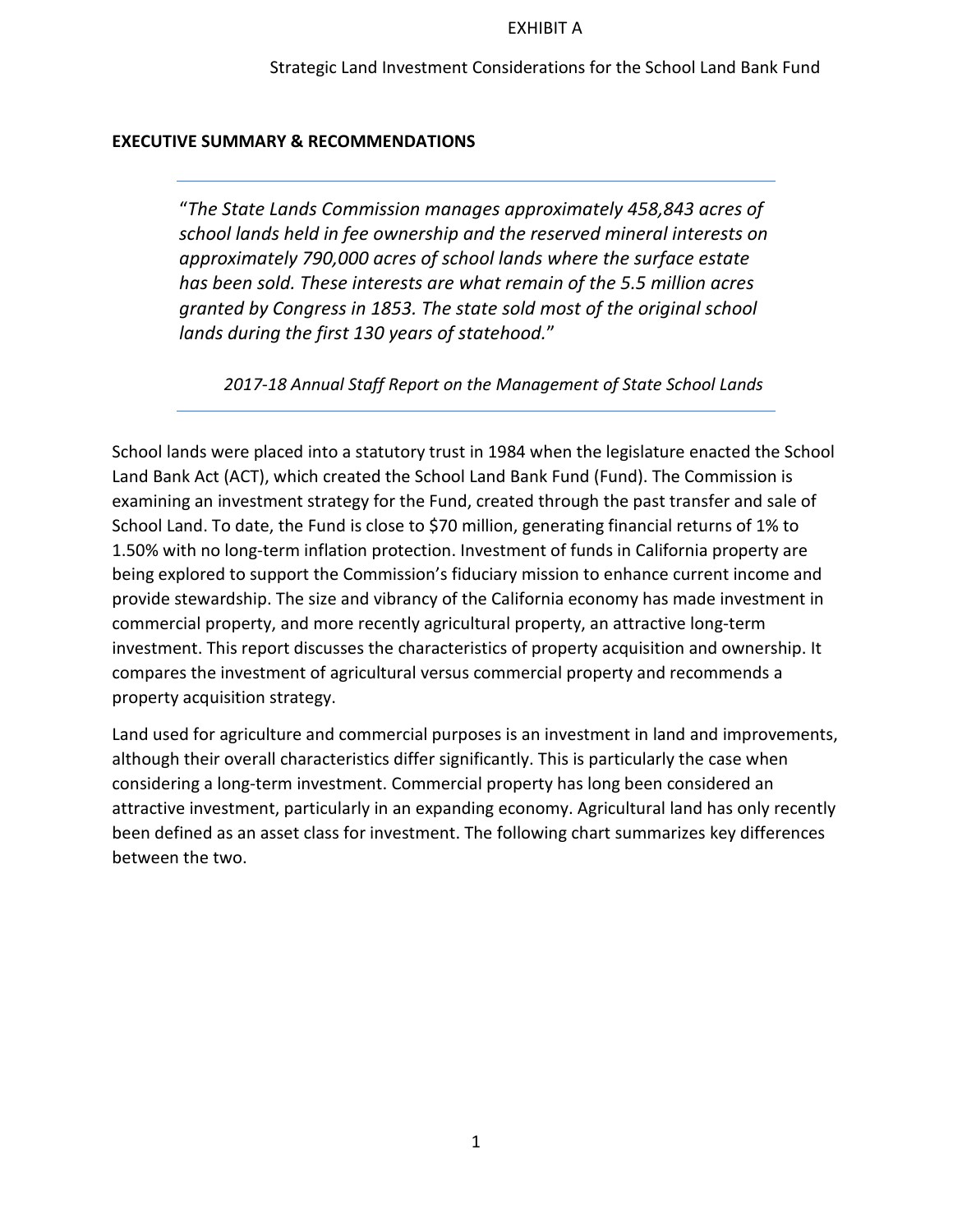| <b>Property Characteristics</b>  | <b>Agriculture</b>             | <b>Commercial</b>                  |
|----------------------------------|--------------------------------|------------------------------------|
| <b>Asset Class</b>               | Resource                       | <b>Real Property</b>               |
| Asset                            | Land & Trees / Vines           | Land & Structures                  |
| Useful Life                      | Sustainable                    | Prescribed                         |
| Location                         | Rural                          | Urban                              |
| <b>Primary Valuation Drivers</b> | <b>Resource and Management</b> | Location                           |
|                                  | Fixed & Performance            |                                    |
| Income / Net Lease               | Incentive                      | <b>Fixed &amp; Rent Escalators</b> |
| <b>Primary Economic Output</b>   | <b>Food Supply</b>             | Service                            |

Table 1. Agriculture and Commercial Property Characteristics

#### **Agricultural Real Estate Investment Summary**

#### **Opportunities: Investment Recommendations**

The California economy provides many opportunities for land and property investment. The state's unique and predominantly irrigated agricultural land—increasingly planted to permanent plantings of fruit, nut, and vineyard crops—has proved to be a good long-term investment. California farms are important suppliers to the domestic market and globally; over 30% of California's crops are exported. California's irrigated cropland is a relatively new investment category for institutional and absentee investors. The two primary categories of irrigated cropland include (1) annual cropland and (2) land planted with permanent crops.

The management of agricultural land is a very important component of ownership, and opportunities exist for landowners to enter short- and long-term net leases with established farm managers. A common net lease involving land and a permanent crop includes a fixed base rent, plus a performance bonus based on annual income shared between the landowner and farm management.

Net lease properties in the \$5 to \$15 million price range should be the target. Opportunities also exist to merge a group of smaller properties into a more efficient management unit. This capital range is chosen because such deals are (1) large enough to justify resource allocation associated with individual property acquisition, (2) well sized to attract established farm management firms, (3) small enough to preserve capital for additional investments to create a balanced, diversified portfolio and (4) face limited competition from large institutional and foreign capital sources which generally focus on larger deals.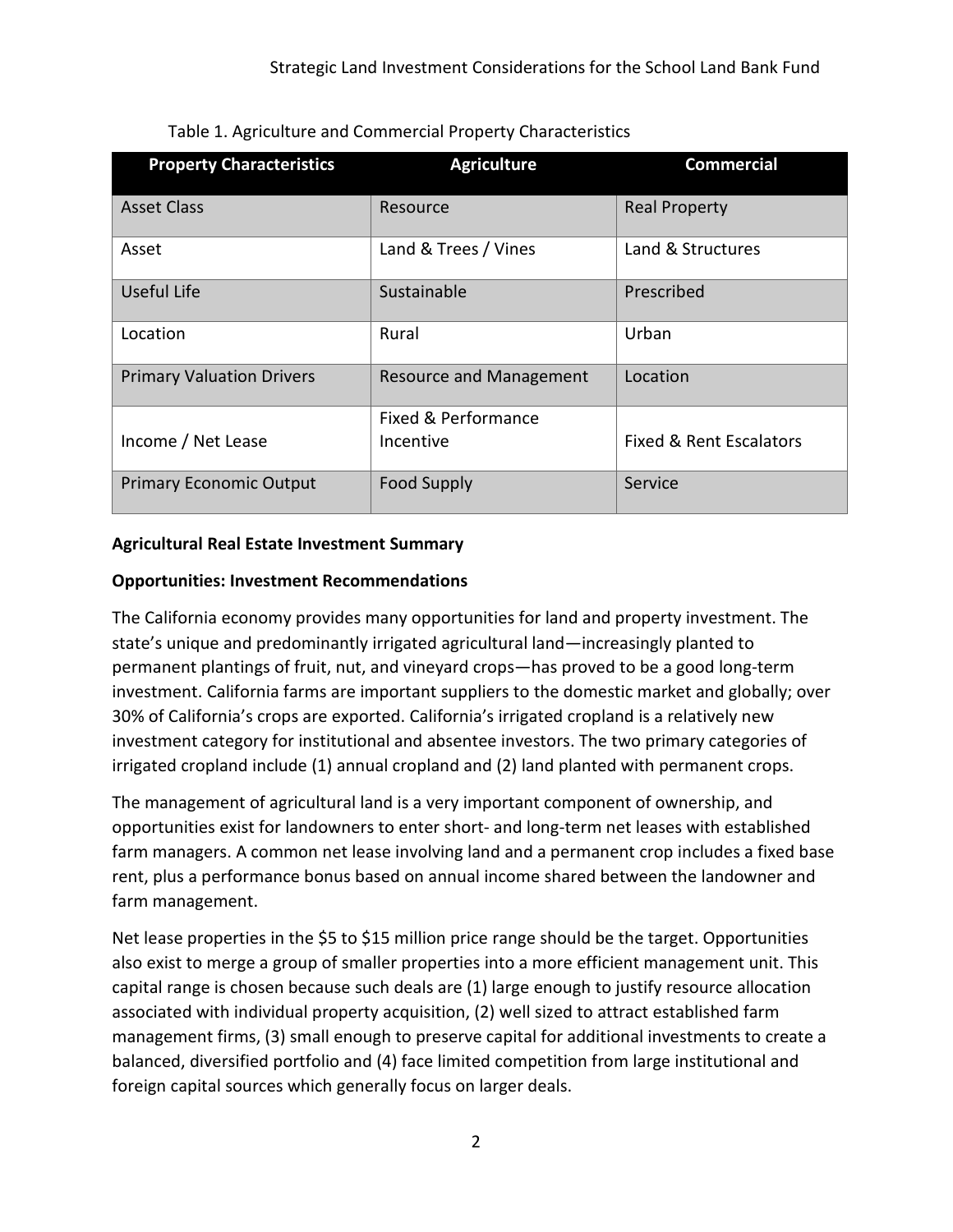#### **Performance Measures: The Triple Bottom Line**

An investment in agricultural land is a resource investment. California's irrigated land is a unique combination of climate, land, and water resources, which in turn supports a wide variety of crops.

The primary measure for investment decisions is financial performance. Irrigated agricultural land is divided into long-term investments in (1) annual cropland and (2) land planted to a permanent tree or vine crop. Currently, a return on a triple net lease for cropland is 3% to 4%. The return on land planted to a permanent crop—with bonus payments tied to net income can be above 9%. Another less available alternative is a long-term net lease on land with a permanent crop owned by a third party, usually a farm management firm. The financial return can range from 5% to 9%. The higher the land quality, uniqueness, and water reliability, the higher the financial return.

California's expanding population and industrial base impact its resources. Therefore, environmental and social factors are increasingly considered in making property investment decisions. Issues such as climate, land quality, and water availability are key variables and important factors in land investment decisions. Preservation of the best agriculture land has strong support. The availability and reliability of irrigation water is also a very important consideration in agricultural property selection and acquisition. The importance of water is more meaningful recently given the regulation and potential restriction of groundwater.

Other environmental factors, such as gradual global warming, are projected to impact climate, available water resources, and crop production. Affordable housing, not only for California's general workforce, but specifically for agricultural workers, is a continuing issue. California employs an estimated 420,000 agriculture workers out of 1,300,000 nationally.

#### **Benefits & Risks**

The principal method for investors or absentee owners to maximize financial performance and minimize risk is the use of short or long-term net leases with established farm operators or tenants. Based on current land value—and utilizing an investment of \$5 to \$15 million as the target—the appropriate parcel size of irrigated annual cropland is 640 to 1,300 acres and permanent cropland is 280 to 500 acres. There are also opportunities to consolidate agricultural land parcels to increase farming efficiency.

Land ownership can achieve social and environmental goals, such as conserving prime agricultural land and increasing irrigation efficiency or establishing improved and sustainable water sources.

Properties with permanent crops—such as almonds, pistachios, walnuts, and wine grapes yield the highest return. However, annual income from long-term leases with incentive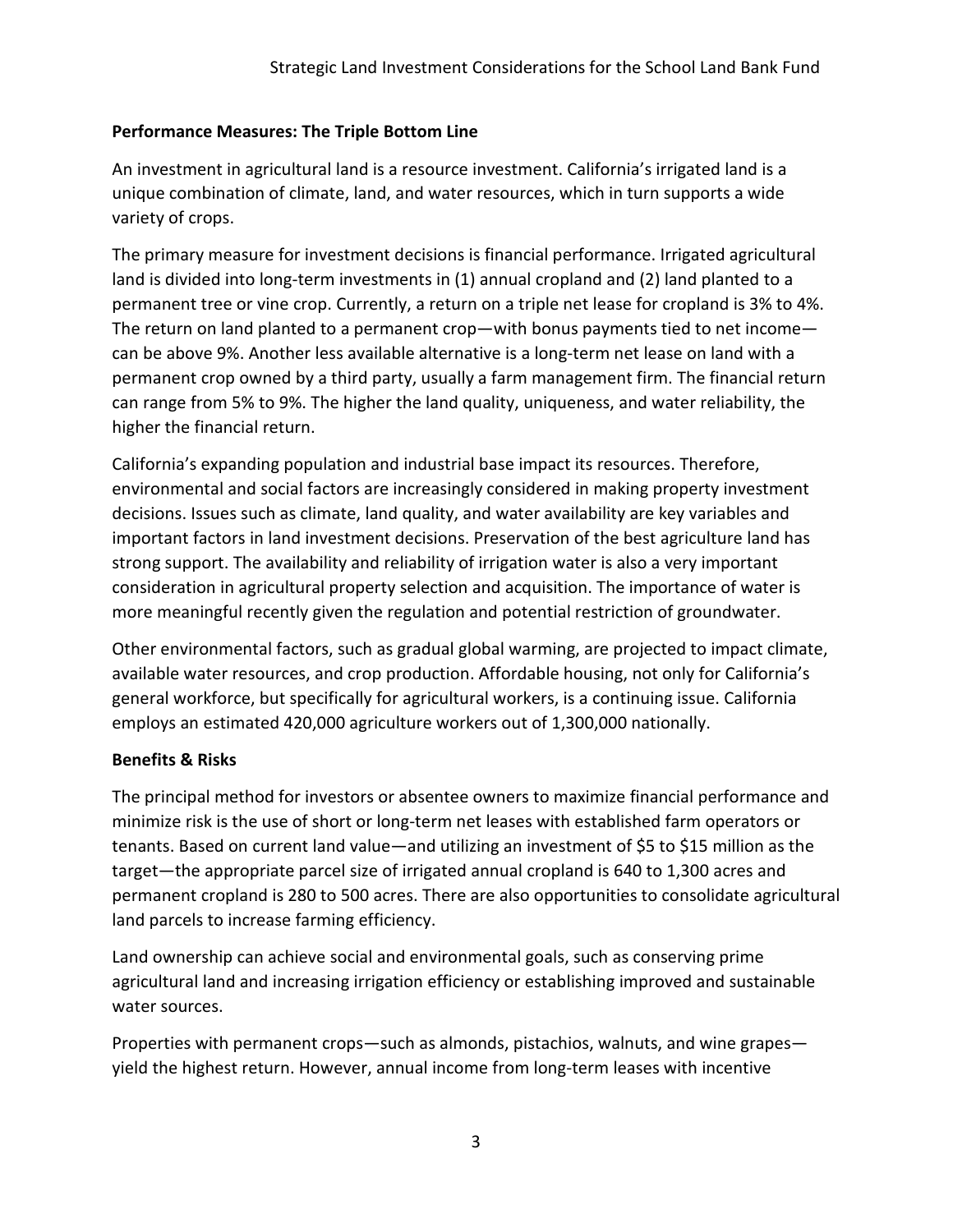payment clauses are likely to fluctuate year to year due to changes in crop size and market prices.

Leaseback properties acquired from long-term farming families, corporations, or food processor/marketers reduce risks and provide reliable and experienced long-term management.

In the final analysis, ownership of agricultural land with the highest quality land, water, and climatic resources minimizes long-term ownership risk.

Financial performance is the key factor for evaluating the benefits and risks associated with investment in a specific land parcel. The acquisition cap rate and the standard deviation of returns are the main variables used to measure financial performance. In addition, several resource factors such as climate, soil, and water must be assessed to minimize acquisition risk. Ownership risk is minimized by using net leases to well-established and well-financed farm managers.

Summary tables are provided comparing the primary characteristics of agricultural land and commercial property investment.

#### **Commercial Real Estate Investment Summary**

#### **Opportunities: Investment Recommendations**

The large and diverse commercial real estate investment universe within California provides potentially attractive investment opportunities across multiple property sectors. A deep demand base and significant supply constraints bode well for long-term value preservation. However, strong investor interest for a limited inventory also creates significant competition for commercial property in the state.

Passive investment options with the steadiest long-term income generation potential should be the focus within each sector to align with the Commission's goals for stable, long-term income generation and minimal property management. Single-tenant, triple net opportunities in the retail, industrial and office sectors, commonly referred to as net lease investments, provide the most opportunities among major property types. Single-tenant net lease investments are typically freestanding buildings leased to well-known businesses under triple net lease structures. They pass building operations costs—property taxes, insurance, and maintenance to tenants in exchange for fixed lease payments over a long time period.

Recommended investment targets include net lease properties in the \$5 to \$15 million price range in well-located buildings with strong credit tenants in stable sectors.

This capital range is chosen because deals of this size are (1) large enough to justify resource allocation associated with individual property acquisition, (2) within a reasonable range to target properties with high credit tenants with corporate backing, (3) small enough to preserve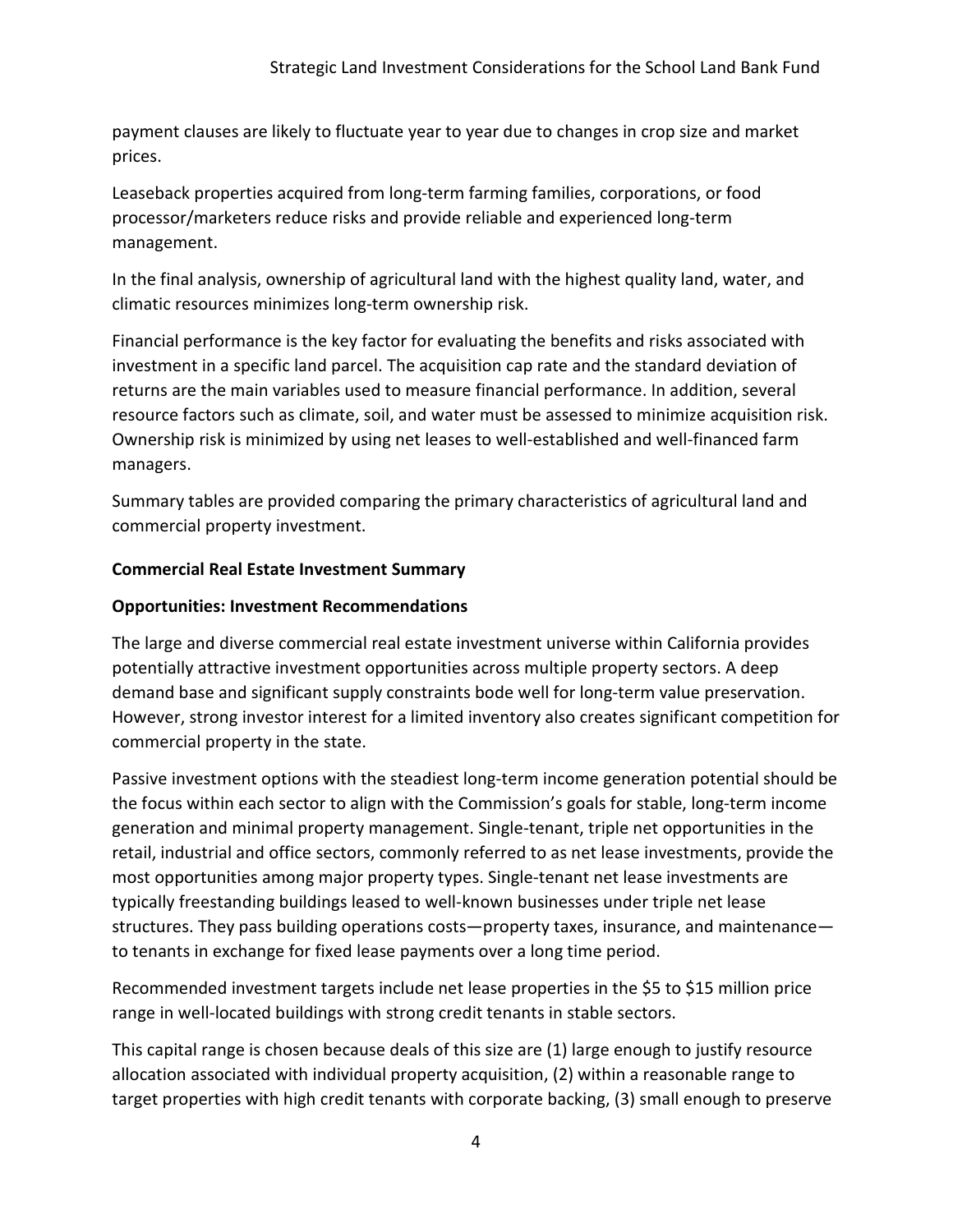capital for additional investments to create a balanced, diversified portfolio, and (4) face limited competition from institutional and foreign capital sources which generally focus on larger deals.

The single-tenant net lease asset class is recommended because it (1) best meets the Commission's requirements for long-term income stability with minimal management responsibilities, (2) offers a lower risk alternative to conventional multi-tenant gross lease investment, (3) consists of a sizable investment pool which meets the Commission's investment criteria, (4) includes a large number of properties with lease terms less than the 49-year maximum that ground net leases generally do not, and (5) has less risk and resource commitment to re-tenant at the end of long lease terms when the locations are carefully chosen and desirable, which characterize attractive net lease deals.

Retail properties offer the most opportunities within the target range. Necessity-based segments, such as grocery stores and pharmacies are the most desirable. They can withstand business cycle fluctuations and are more resistant to Internet cannibalization. Office and industrial properties with credit-worthy tenants in stable sectors with strong long-term prospects—such as healthcare, education, logistics and e-commerce—should also be considered.

Attractive deals with strong credit tenants in the \$5 to \$15 million range are more abundant in smaller markets outside of major urban centers. Limited supply and heightened competition characterize desirable properties in primary cities, although opportunities do exist.

#### **Performance Measures: The Triple Bottom Line**

The primary measure for investment decisions is financial performance. A wide range of office, industrial, and retail categories are likely to offer opportunities for long-term investment. They historically offer stable income returns averaging in the high-4% to mid-5% range. While historical data is very limited, income returns for the recommended triple net lease structure on single-tenant facilities are somewhat lower than the overall market but would provide more stability in cash flows on an ongoing basis. This is because rental increases for net lease properties are fixed and typically tied to inflation rather than more volatile market-wide rental appreciation. Acquisition cap rates for single-tenant properties are in the 5% range and yields for well-chosen properties meet the Commission's criteria for steady, long-term annual income generation. However, peak pricing in the current cycle heightens the need for careful due diligence to ensure that in-place lease terms and rent schedules justify the acquisition prices at historically low cap rates.

Volatility of returns also needs to be considered to assess the potential risk associated with achieving a certain level of return. For commercial investment, volatility is largely a function of economic activity. While industry drivers vary from property type to property type, performance is generally tied to national, regional, and local economic health. Cyclical trends related to business cycle fluctuations have a direct impact on businesses and consumers, which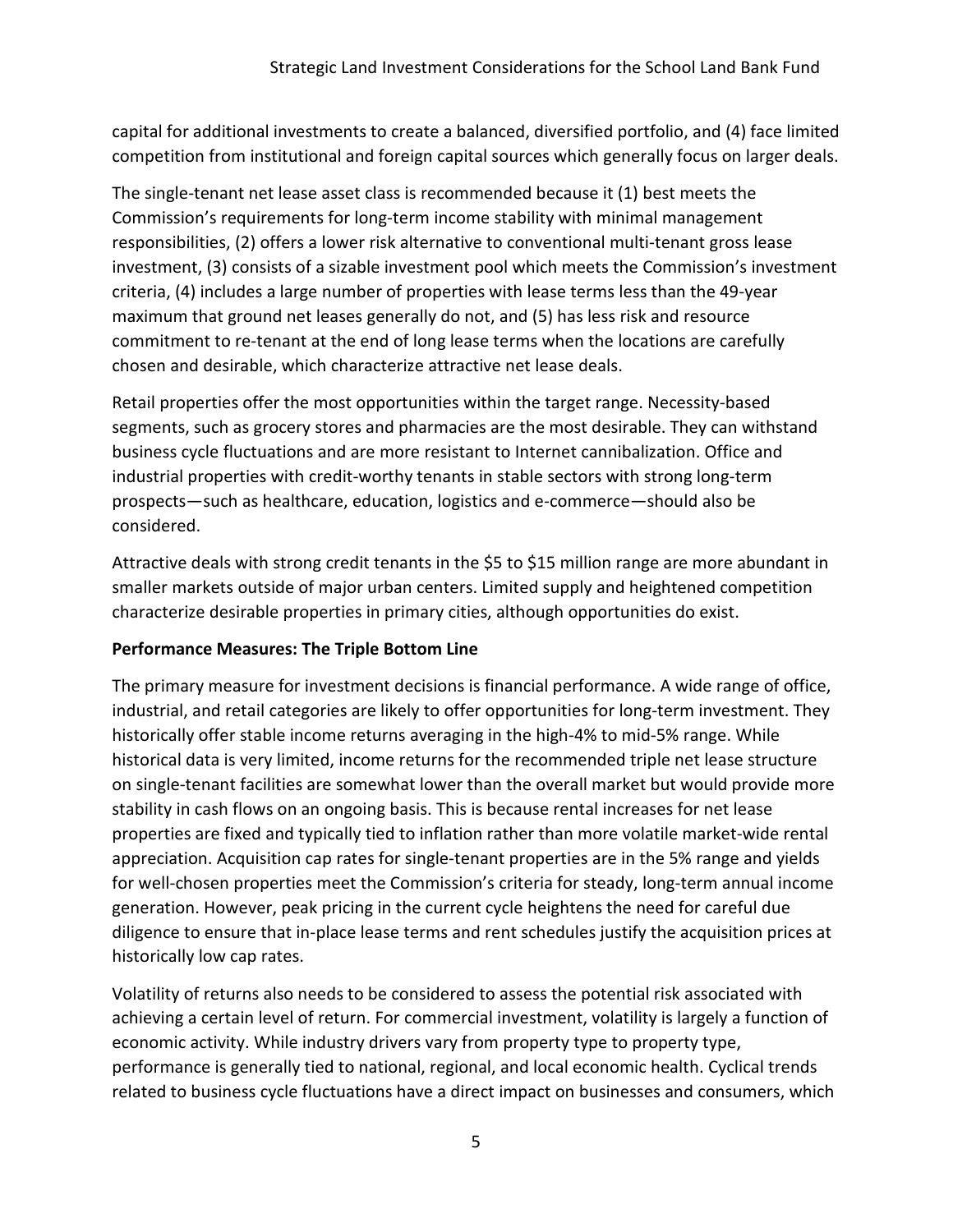in turn influence their space usage decisions. Total returns for California commercial real estate are more volatile than the national average. However, income returns—especially those of net lease properties—exhibit very low volatility. This bodes well for investors focused on long-term, stable revenue generation strategies.

Commercial buildings have significant environmental and social impacts which should be considered when making investment decisions. Energy use, water use, emissions, traffic congestion, jobs-housing balance, and gentrification effect overall returns for commercial real estate beyond the financial return of an investment. A variety of quantitative and qualitative measures are used to determine environment and social returns on investment.

#### **Benefits & Risks**

A framework is provided to compare the benefits and risks of commercial real estate alternate investments given the goal of maximizing financial, environmental, and social returns. This includes indicators which effect the entire sector, as well those specifically important for singletenant net lease investment.

Financial performance is the key factor for evaluating the benefits and risks associated with investing in a particular asset. Acquisition cap rate and the standard deviation of returns are the main variables used to measure financial performance. Time remaining on the lease and provisions for guaranteed rental increases should also be determined to ensure they are reflected in pricing.

Major risk factors for general commercial real estate investment include local economic conditions and larger business cycle fluctuations. These can positively or negatively impact demand for space. Supply constraints in each market determine risks for overbuilding and unanticipated events such as natural disasters. Government action can have out-sized consequences on a particular geography, property category, or the commercial real estate market more broadly. Social and environmental impacts associated with broad specific property sectors (i.e., energy usage in office buildings versus retail buildings, etc.) also fall in this category.

Major risk factors for single-tenant net lease investments include tenant credit (the key determinant to ensuring a solid revenue stream); location (the key determinant of re-leasing potential); and any property/location-specific social and environmental impacts (i.e., the positive effect of a grocery store investment in an underserved community or the negative impact of a retail franchise investment on local small businesses, etc.)

#### **Recommendations & Action Plan**

Investments in commercial and agricultural property have several distinct characteristics. Ownership of agricultural property is an investment in the combination of climate, land and water coupled with growing food crops. Commercial property is a combination of land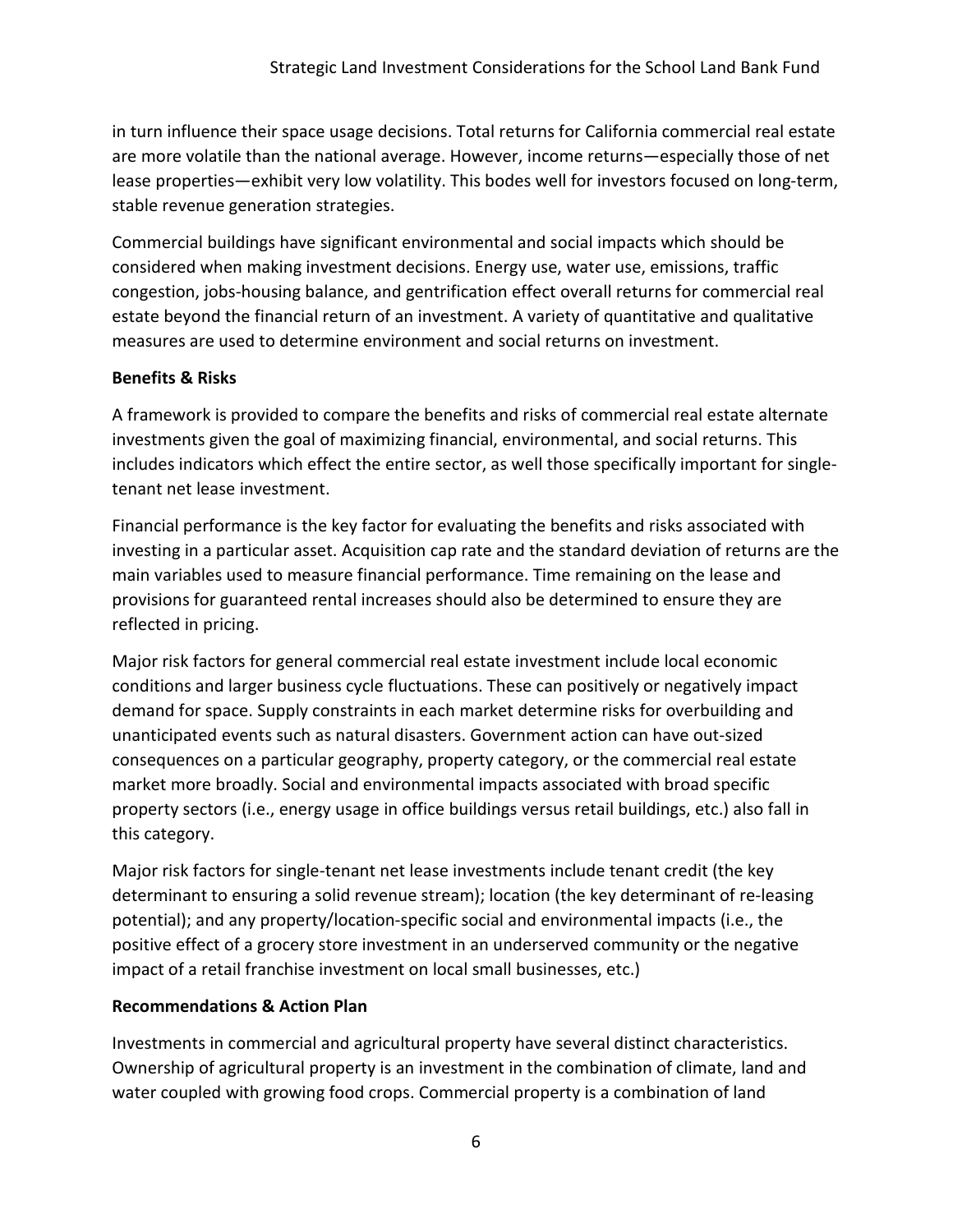ownership and most often a building or structure. Property income and value is tied closely to market forces and the performance of the overall economy or segments within the economy.

The size of the California economy provides a large and wide range of commercial property investments which attracts national and international investment. Third-party investment in California's agricultural land is a more recent trend. It is increasingly focused on investment in land planted to a permanent crop or a combination ownership of land and a permanent crop.

To minimize the Commission's management time and effort and to reduce risk, it is recommended that investment be made in single-tenant properties, with 5 to 25-year leases, managed by a creditworthy experienced management team or company.

#### **Agriculture vs. Commercial Property**

The characteristics of different types of agriculture and commercial property are discussed in the body of the report. They are summarized in the following charts.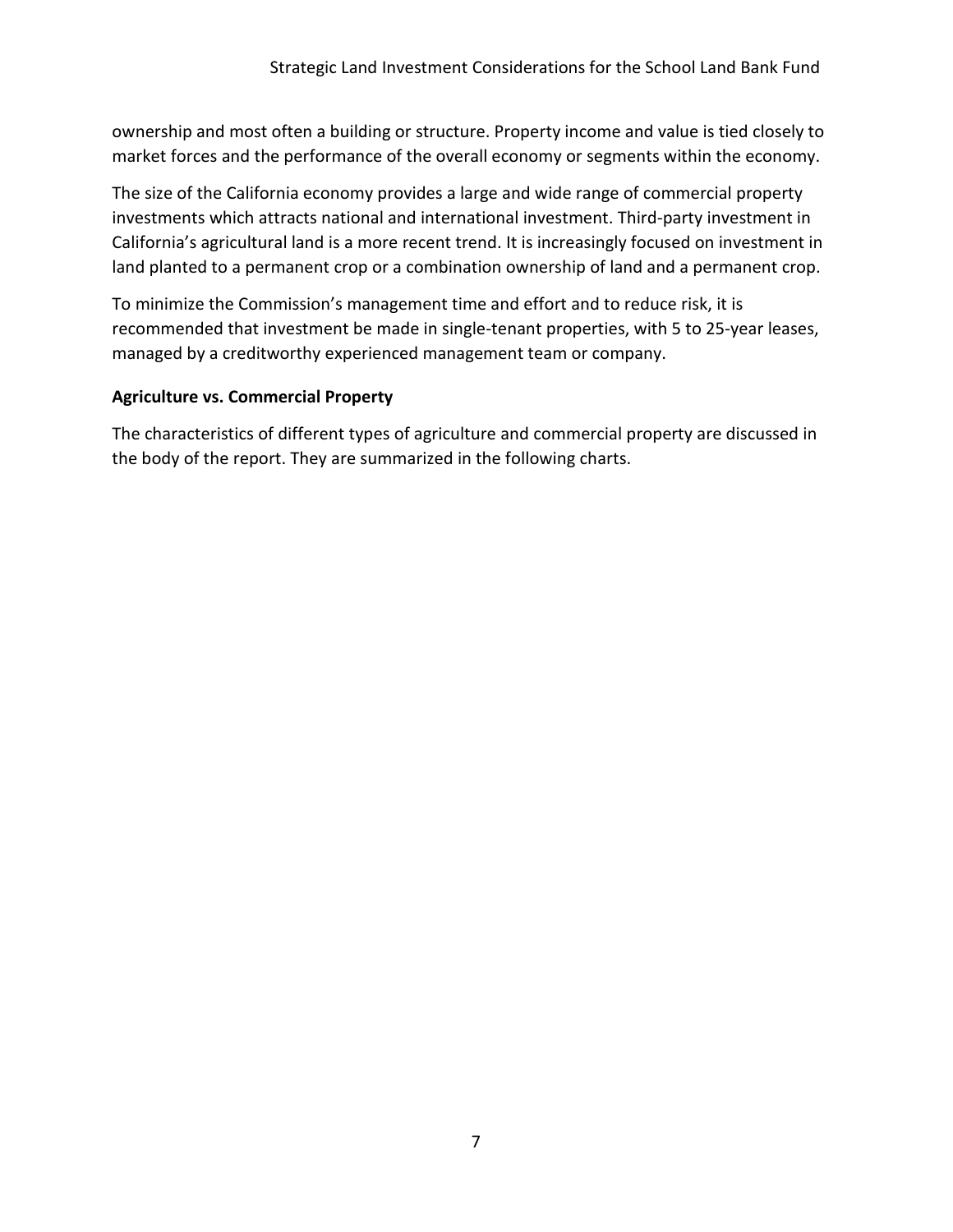| <b>Economics</b>                                               | <b>Measurement</b><br><b>Metric</b>                              | <b>Commission</b><br>Criteria / Goals                                                 | <b>Ground-Net Lease</b> | <b>Land Net Lease</b><br><b>Under Permanent</b><br><b>Crop</b> | <b>Land and</b><br><b>Permanent Crop</b><br><b>Net Lease</b> | <b>Unimproved</b><br><b>Range Land</b> |
|----------------------------------------------------------------|------------------------------------------------------------------|---------------------------------------------------------------------------------------|-------------------------|----------------------------------------------------------------|--------------------------------------------------------------|----------------------------------------|
| Yield                                                          | Cap Rate from<br><b>NCREIF Data</b>                              | <b>Annual Cash</b><br>Return Above 2%<br>and Appreciation<br>at or Above<br>Inflation | 2% to 4%                | 5% to 7%                                                       | 8% to 12%                                                    | Minimal                                |
| Volatility                                                     | <b>Standard Deviation</b>                                        | <b>Stable Revenue</b><br>Generation<br>Through Economic<br>Cycles                     | Low                     | Low                                                            | Medium                                                       | High                                   |
| <b>Total Investment</b><br>Pool in Designated<br>Capital Range | Variable                                                         | Stable Investment<br>Pool in \$5 To \$15<br><b>Million Range</b>                      | High                    | Limited                                                        | Limited                                                      | Medium                                 |
| <b>Credit Tenant Pool</b><br>in Designated<br>Capital Range    | Establish Farm<br>Owner/Managers<br>and Professional<br>Managers | Minimum 10<br>Years' Experience                                                       | High                    | High                                                           | High                                                         | Low                                    |
| Lease Terms                                                    | Average Lease<br>Term                                            | Long-Term with<br>45-Year Maximum                                                     | 5 to 10 Years           | 20 to 25 Years                                                 | 20 to 30 Years                                               | Unknown                                |
| Management<br>Intensity                                        | <b>Qualitative Score</b><br><b>Based on Lease</b><br>Terms       | Minimal<br>Management Role                                                            | Low                     | Low                                                            | Medium                                                       | Medium                                 |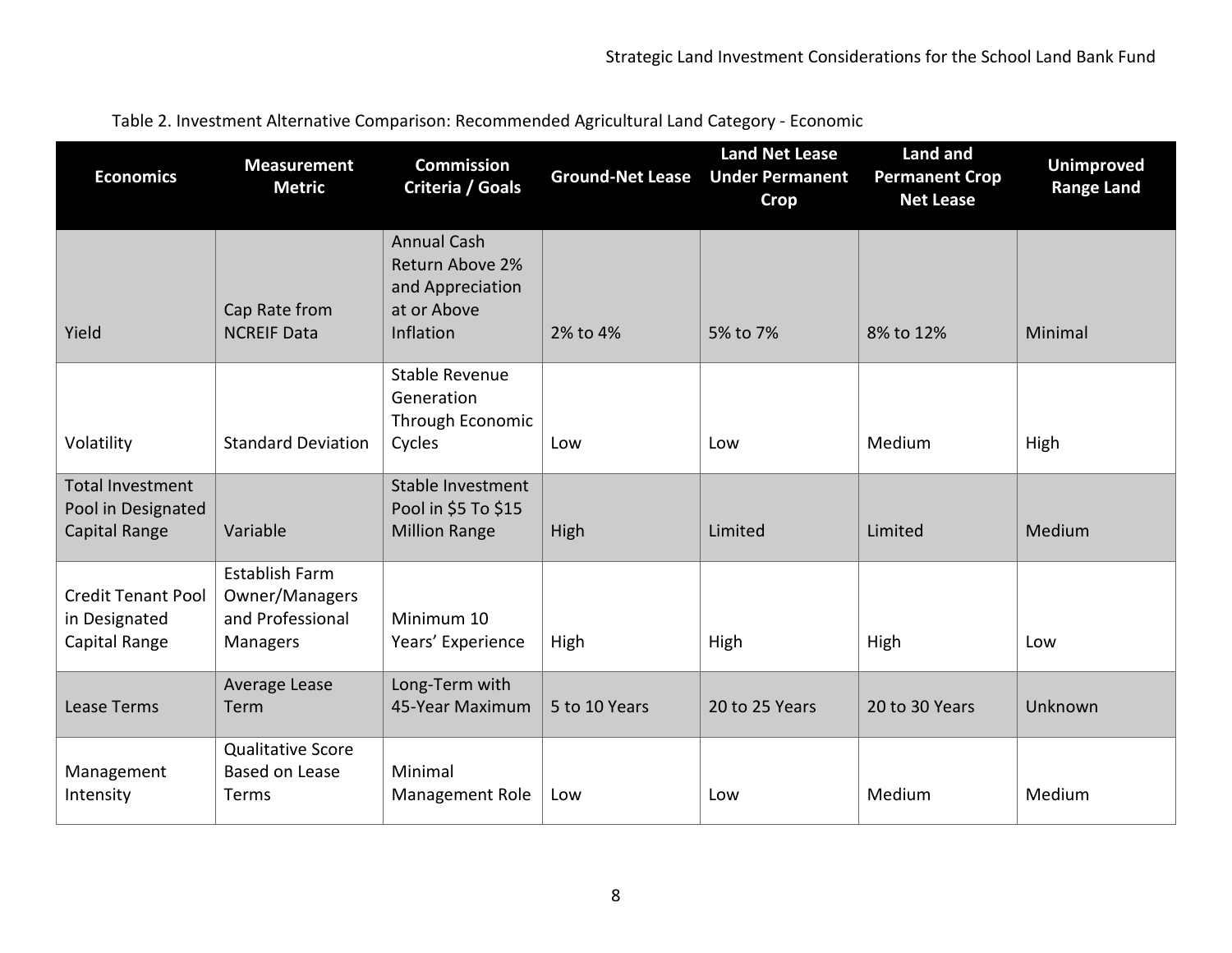Table 3. Investment Alternative Comparison: Recommended Agricultural Land Category - Environment

| <b>Environment</b> | <b>Measurement</b><br><b>Metric</b> | <b>Commission</b><br>Criteria / Goals    | <b>Ground-Net Lease</b>  | <b>Land Net Lease</b><br><b>Under Permanent</b><br><b>Crop</b> | Land and<br><b>Permanent Crop</b><br><b>Net Lease</b> | Unimproved<br><b>Range Land</b> |
|--------------------|-------------------------------------|------------------------------------------|--------------------------|----------------------------------------------------------------|-------------------------------------------------------|---------------------------------|
| Climate            | Adaptability of<br>Crop             | Minimal Impact<br>from Climate<br>Change | <b>Property Specific</b> | <b>Property Specific</b>                                       | <b>Property Specific</b>                              | <b>Property Specific</b>        |

Table 4. Investment Alternative Comparison: Recommended Agricultural Land Category - Soil

| Soil           | <b>Measurement</b><br><b>Metric</b>     | <b>Commission</b><br>Criteria / Goals | <b>Ground-Net Lease</b>  | <b>Land Net Lease</b><br><b>Under Permanent</b><br><b>Crop</b> | Land and<br><b>Permanent Crop</b><br><b>Net Lease</b> | <b>Unimproved</b><br><b>Range Land</b> |
|----------------|-----------------------------------------|---------------------------------------|--------------------------|----------------------------------------------------------------|-------------------------------------------------------|----------------------------------------|
|                |                                         | Sustainable, Class<br>1 or 2 Soils    |                          |                                                                |                                                       |                                        |
| Soil           | Soil Quality                            | Preferred                             | <b>Property Specific</b> | <b>Property Specific</b>                                       | <b>Property Specific</b>                              | <b>Property Specific</b>               |
|                |                                         | Sustainable in                        |                          |                                                                |                                                       |                                        |
| Water          | Availability and<br>Quality             | Periods of<br>Drought                 | <b>Property Specific</b> | <b>Property Specific</b>                                       | <b>Property Specific</b>                              | <b>Property Specific</b>               |
| <b>Hazards</b> | <b>Historical Records</b><br>of Hazards | <b>Minimize Risk</b>                  | <b>Property Specific</b> | <b>Property Specific</b>                                       | <b>Property Specific</b>                              | <b>Property Specific</b>               |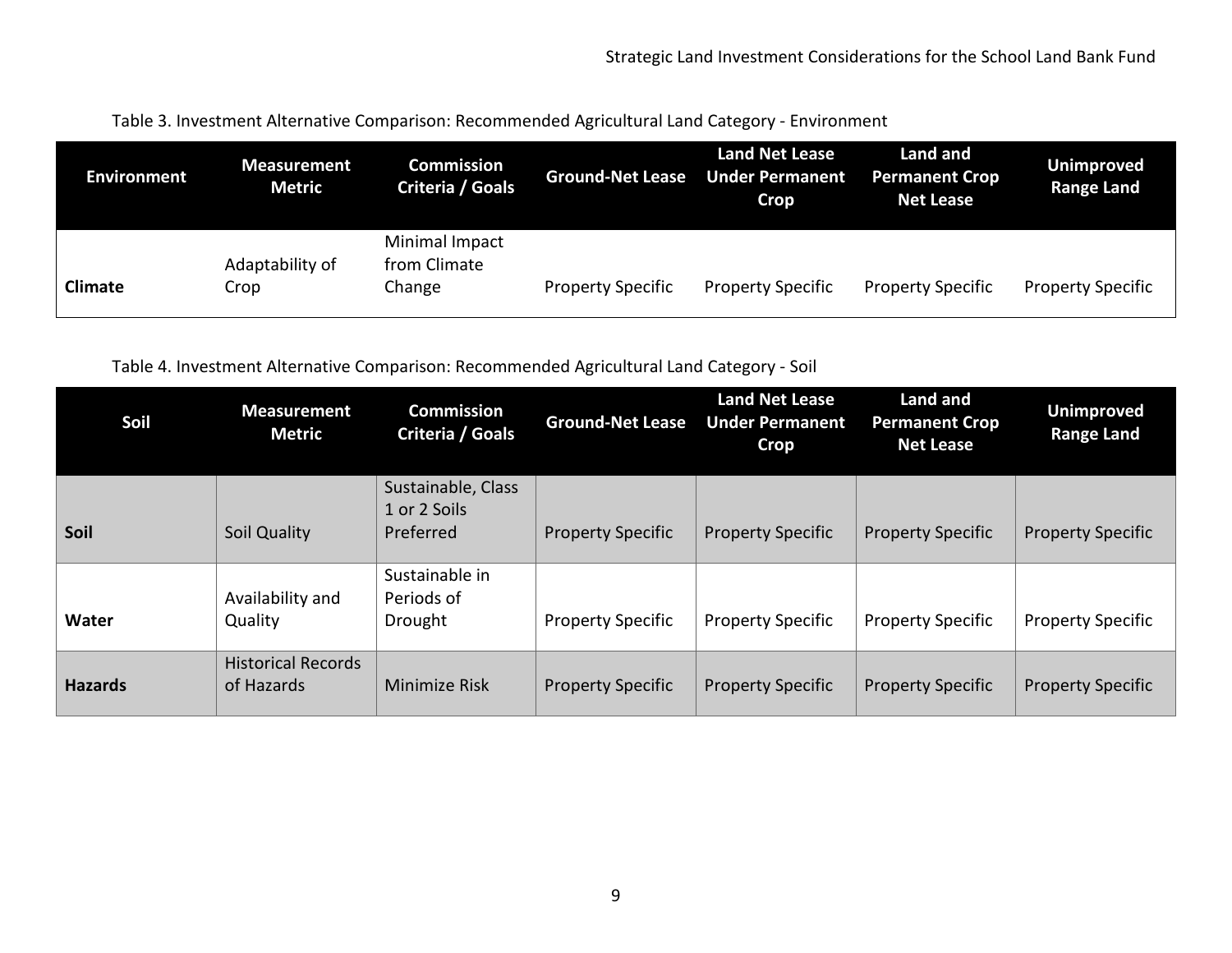| <b>Social</b> | <b>Measurement</b><br><b>Metric</b> | <b>Commission</b><br><b>Criteria/Goals</b> | <b>Ground-Net Lease</b> | Land Net Lease<br><b>Under Permanent</b><br><b>Crop</b> | Land and<br><b>Permanent Crop</b><br><b>Net Lease</b> | <b>Unimproved</b><br><b>Range Land</b> |
|---------------|-------------------------------------|--------------------------------------------|-------------------------|---------------------------------------------------------|-------------------------------------------------------|----------------------------------------|
|               | Agriculture                         |                                            |                         |                                                         |                                                       |                                        |
| Farm Worker   | <b>Extension Service</b>            | Preference for                             |                         |                                                         |                                                       |                                        |
| Availability  | Estimate                            | <b>Mechanized Crops</b>                    | Not a Concern           | Not a Concern                                           | Consideration                                         | Not a Concern                          |
|               | Agriculture                         |                                            |                         |                                                         |                                                       |                                        |
| Farm Worker   | <b>Extension Service</b>            |                                            |                         |                                                         |                                                       |                                        |
| Housing       | Estimate                            | Local Availability                         | <b>County Specific</b>  | <b>County Specific</b>                                  | <b>County Specific</b>                                | Not a Concern                          |

Table 5. Investment Alternative Comparison: Recommended Agricultural Land Category - Social

Table 6. Investment Alternative Comparison: Recommended Commercial Categories - Economic

| <b>Economics</b>                                                                | <b>Measurement</b><br><b>Metric</b>                                                    | <b>Commission</b><br>Criteria / Goals                                                                           | <b>Single Tenant Net</b><br><b>Lease Retail</b> | <b>Single Tenant Net</b><br><b>Lease Industrial</b> | <b>Single Tenant Net</b><br><b>Lease Office</b> | <b>Ground Net Lease</b>                           |
|---------------------------------------------------------------------------------|----------------------------------------------------------------------------------------|-----------------------------------------------------------------------------------------------------------------|-------------------------------------------------|-----------------------------------------------------|-------------------------------------------------|---------------------------------------------------|
| Yield                                                                           | Cap Rate from<br><b>Real Capital</b><br>Analytics (RCA):<br>2020 to First Half<br>2021 | Annual Cash<br>Return Above 2%<br>and Appreciation<br>at or Above<br>Inflation                                  | High-5%                                         | $Low-5%$                                            | High-5%                                         | Specific Data<br>Unavailable, But<br>Less Than 5% |
| <b>Volatility</b>                                                               | <b>NCREIF Income</b><br>Return Standard<br>Deviation 2004 to<br>2019                   | Stable Revenue<br>Generation<br>Through Economic<br>Cycles                                                      | 0.8%                                            | 0.9%                                                | 0.9%                                            | Specific Data<br>Unavailable, But<br>Less Than 5% |
| <b>Total Investment</b><br>Pool in<br><b>Designated</b><br><b>Capital Range</b> | <b>RCA Deal Volume</b><br>(2010 to 2020)                                               | Sizable Investment<br>Pool in \$5 to \$15<br>Million Range with<br>Limited<br>Competition from<br>Institutional | \$9.7 Billion in<br>1,226 Deals                 | \$10.9 Billion in<br>1,249 Deals                    | \$4.2 Billion in 475<br><b>Deals</b>            | Less Than \$6<br><b>Billion</b>                   |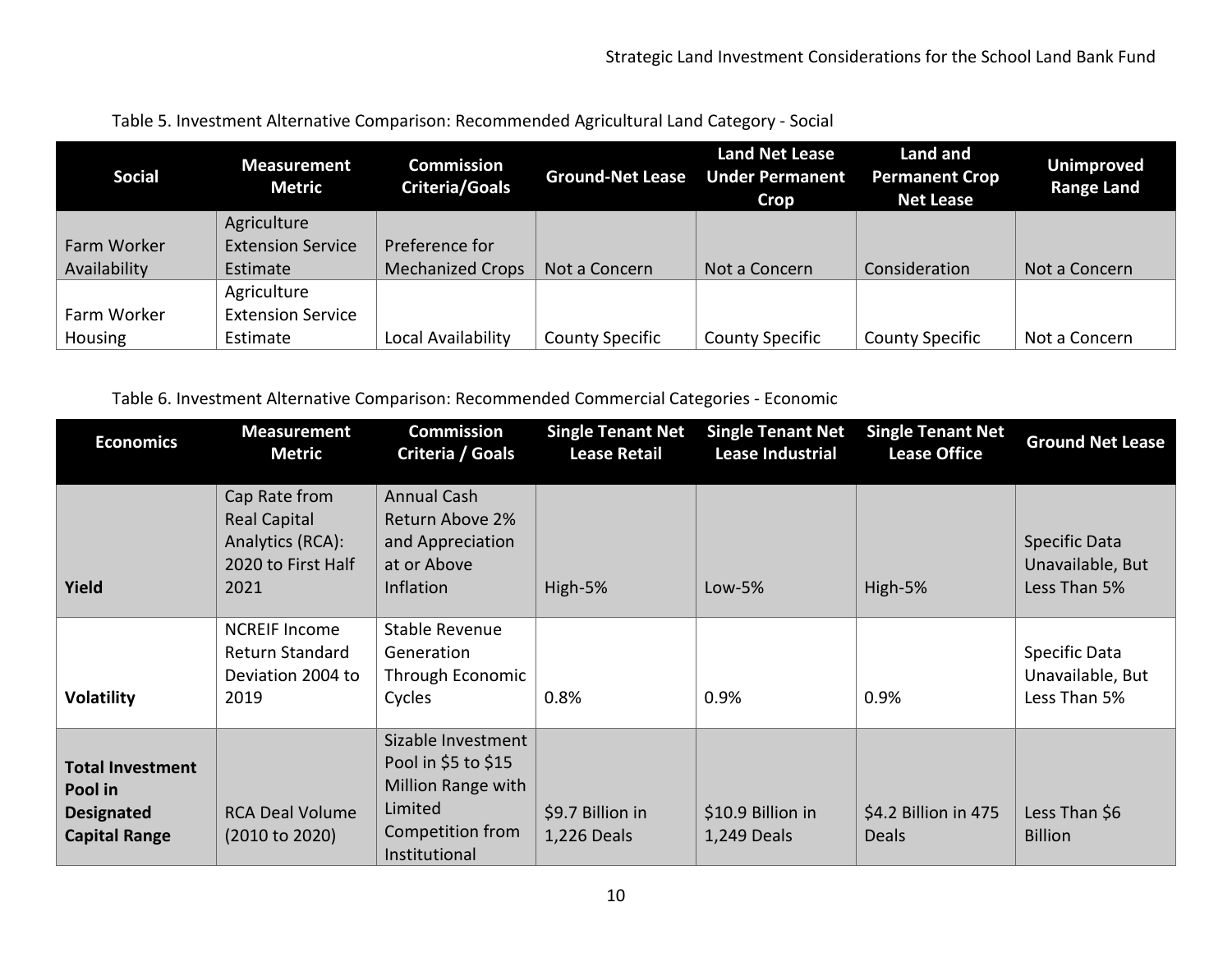| <b>Economics</b>                                                                         | <b>Measurement</b><br><b>Metric</b>                                                                         | <b>Commission</b><br>Criteria / Goals                                                                     | <b>Single Tenant Net</b><br><b>Lease Retail</b> | <b>Single Tenant Net</b><br><b>Lease Industrial</b> | <b>Single Tenant Net</b><br><b>Lease Office</b> | <b>Ground Net Lease</b> |
|------------------------------------------------------------------------------------------|-------------------------------------------------------------------------------------------------------------|-----------------------------------------------------------------------------------------------------------|-------------------------------------------------|-----------------------------------------------------|-------------------------------------------------|-------------------------|
|                                                                                          |                                                                                                             | Investors                                                                                                 |                                                 |                                                     |                                                 |                         |
| <b>High Credit</b><br><b>Tenant Pool in</b><br><b>Designated</b><br><b>Capital Range</b> | <b>Qualitative Based</b><br>on RCA Database<br>for \$5 to \$15<br><b>Million Historical</b><br>Transactions | Sizable Investment<br>Pool in \$5 to \$15<br>Million Range with<br>Desirable, Low-<br><b>Risk Tenants</b> | Large                                           | Medium                                              | Medium                                          | Small                   |
| <b>Lease Terms</b>                                                                       | Avg. Lease Term                                                                                             | Long-Term with<br>49-Year Maximum                                                                         | 10 to 25 Years                                  | 10 to 25 Years                                      | 10 to 25 Years                                  | 50 to 99 Years          |
| Management<br><b>Intensity</b>                                                           | <b>Qualitative Score</b><br>Based on<br>Operational<br>Obligations<br>Related to Lease<br>Structure         | Minimize<br>Management Role                                                                               | Low                                             | Low                                                 | Low                                             | Very Low                |

## Table 7. Investment Alternative Comparison: Recommended Commercial Category - Environmental

| <b>Environmental</b>                            | <b>Measurement</b><br><b>Metric</b>                                                                        | <b>Commission</b><br>Criteria / Goals                                    | Net Lease                                                                                                                                                                                                                                                                                                      |
|-------------------------------------------------|------------------------------------------------------------------------------------------------------------|--------------------------------------------------------------------------|----------------------------------------------------------------------------------------------------------------------------------------------------------------------------------------------------------------------------------------------------------------------------------------------------------------|
| Energy<br>Consumption /<br><b>C02 Emissions</b> | <b>Qualitative Score</b><br>Based on LEED<br>Certification and<br>Other<br>Environmental<br>Impact Factors | <b>Minimize Carbon</b><br>Footprint, Promote<br>Sustainable<br>Practices | Property Specific, but major positive impacts can include Public Transit and<br>Walkability, Enhancement, Green Building Practices which promote resource<br>usage efficiencies and Worker Health. Negative impacts can include Traffic<br>congestion, Production-Related Emissions, Inefficient Energy Usage. |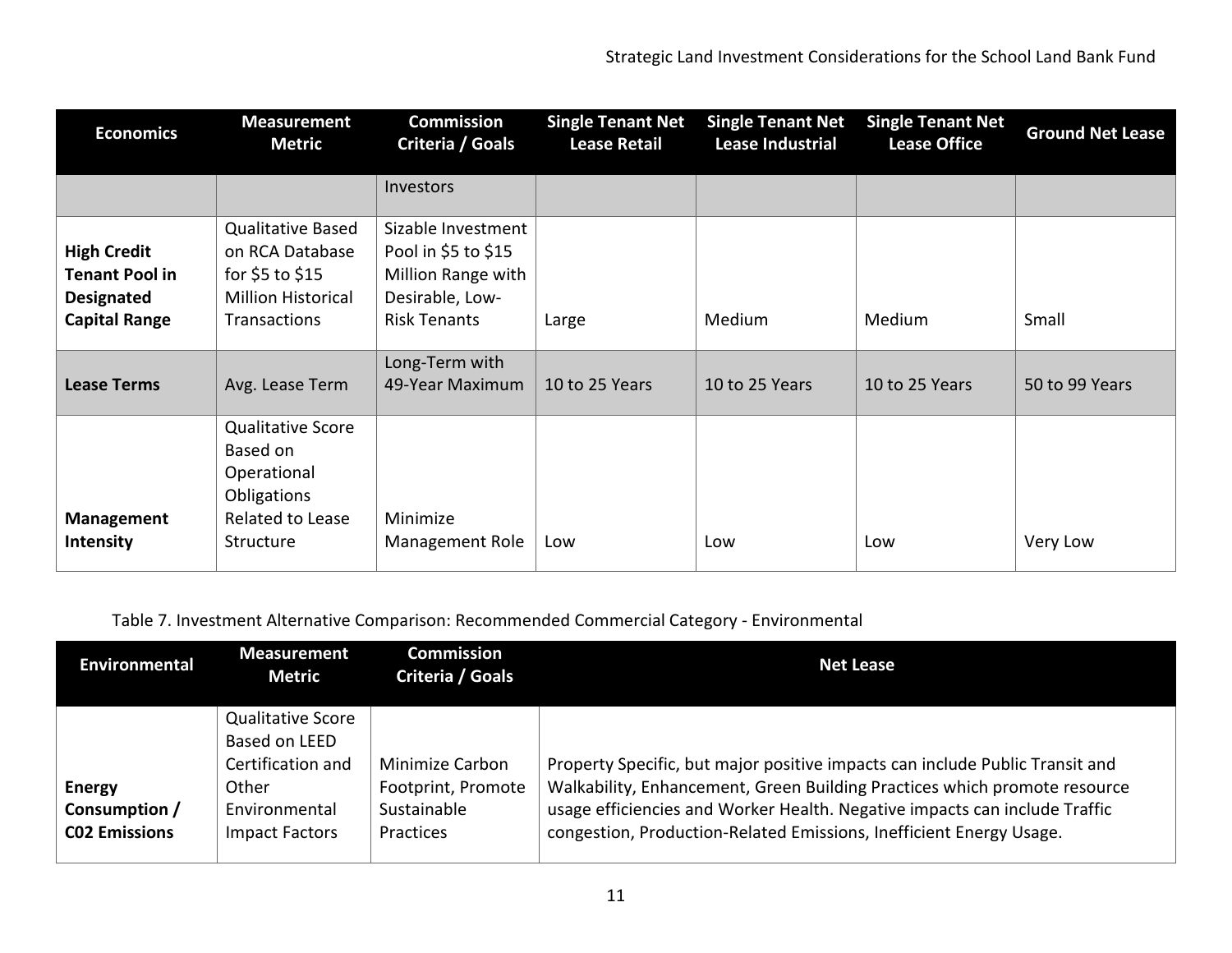| <b>Social</b> | <b>Measurement</b><br><b>Metric</b> | <b>Commission</b><br>Criteria / Goals    | <b>Single Tenant</b><br><b>Net Lease Retail</b>                   | <b>Single Tenant Net</b><br><b>Lease Industrial</b>                | <b>Single Tenant Net</b><br><b>Lease Office</b>                        | <b>Ground Net Lease</b>                                                |
|---------------|-------------------------------------|------------------------------------------|-------------------------------------------------------------------|--------------------------------------------------------------------|------------------------------------------------------------------------|------------------------------------------------------------------------|
| Job Impacts   | Qualitative                         | Promote High-<br>Quality Job<br>Creation | Tenant Specific,<br><b>But Sector Has</b><br>Weaker<br>Potentials | Tenant Specific,<br><b>But Sector Has</b><br>Moderate<br>Potential | Tenant Specific,<br><b>But Sector Has</b><br><b>Stronger Potential</b> | Tenant Specific,<br><b>But Sector Has</b><br><b>Stronger Potential</b> |

| Table 8. Investment Alternative Comparison: Recommended Commercial Category - Social |  |  |  |
|--------------------------------------------------------------------------------------|--|--|--|
|--------------------------------------------------------------------------------------|--|--|--|

Table 9. Investment Alternative Comparison: Recommended Commercial Category - Social Continued

| <b>Social</b>                          | <b>Measurement</b><br><b>Metric</b> | <b>Commission</b><br>Criteria / Goals                           | <b>Net Lease</b>                                                                                                                                                                                                                                                                          |
|----------------------------------------|-------------------------------------|-----------------------------------------------------------------|-------------------------------------------------------------------------------------------------------------------------------------------------------------------------------------------------------------------------------------------------------------------------------------------|
| Affordability /<br>Community<br>Impact | Qualitative                         | Provide and<br><b>Enhance Benefits</b><br>to Local<br>Community | Property and Market-Location Specific but major positive impacts can include<br>provides needed goods / services for underserved community. Major negative<br>impacts can include contributing to gentrification by diminishing housing<br>affordability or pricing out local businesses. |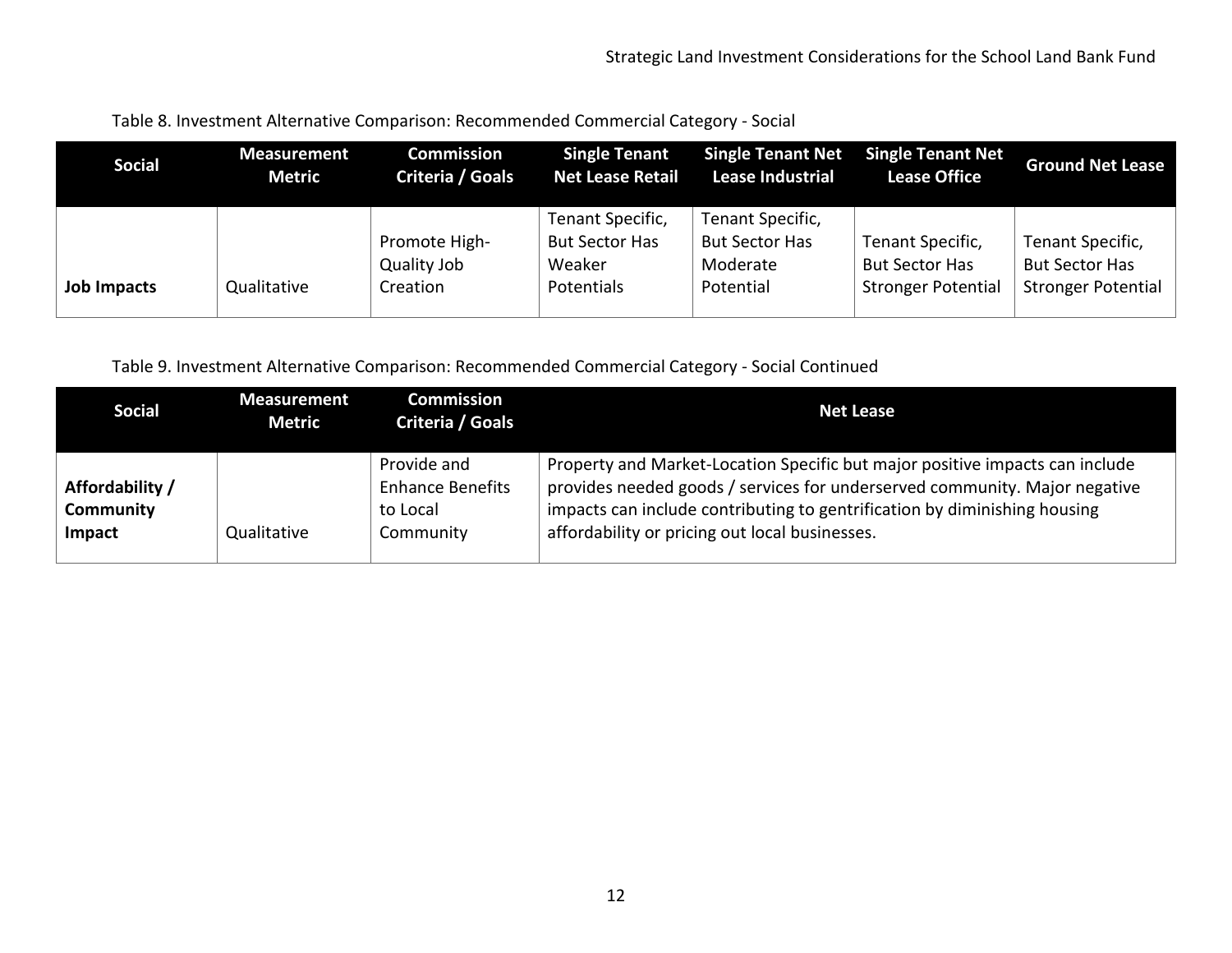#### **Property Section Recommendations**

The following recommendations are made under today's conditions and should be modified dependent on current market and economic conditions. The Commission can view selecting property in several stages, as experience is gained in finding and evaluating potential investments. It is recommended that the Commission select 3 or 4 individuals to be designated an "Investment Committee" to focus on potential investment property, commence evaluations, and make acquisition recommendations.

It is noted that, for the past 2 to 3 years, the cap rate on cropland and premium single-tenant commercial property declined due, in part, to low interest rates and lower farm crop prices than the previous 4 to 6 years. Increasing interest rates and an improved farm economy result in higher cap rates.

#### **Primary Phase – Initial Property Acquisition Action Plan**

As the Commission initiates a new program, it is recommended that several agricultural properties are acquired, as the Commission's primary activities and expertise involve the management of California lands. This can be followed by considering appropriate commercial property. It should be noted that there may be a larger selection of commercial properties than appropriate agricultural property. In any case it takes time to find appropriate property. Agricultural land with these characteristics should be sought:

Agricultural land classification of 1 and 2.

Land parcel of \$5 to \$15 million in size or an aggregation of similar smaller parcels into one operating unit.

Irrigated row cropland with the potential to be planted with permanent crops or multi-purpose land planted to rice in the Sacramento Valley.

Land located within irrigation districts with the most secure and lowest cost irrigation water. Suggested irrigation districts include Modesto and Tulare Irrigation Districts.

Leases to established farm managers on a net lease basis, thereby minimizing the Commission's management time and expense.

Properties may be evaluated and compared using the property selection methodology and matrixes in Section 8.

It will prove difficult to find a land-only component under commercial buildings in the \$5 to \$15 million range on a long-term net lease basis.

In the next phase, based on experience gained in the initial property acquisitions, consider broader land categories.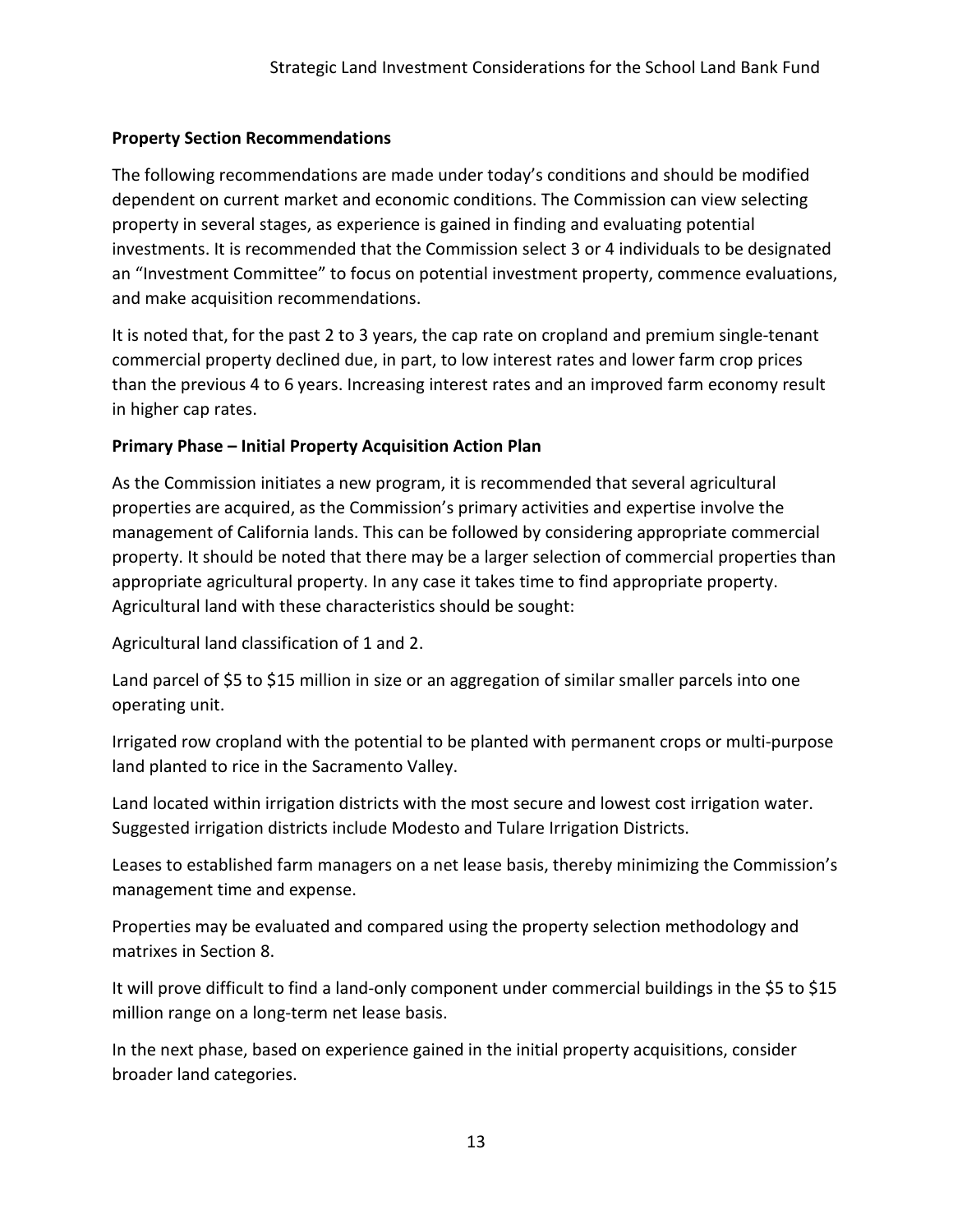#### **Secondary Phase – Action Plan**

As experience in the California real estate market is gained, consider both agricultural and commercial property with an emphasis on property that has been, or can be, leased to strong tenants on a long-term net lease basis.

Consider agricultural land planted to permanent crops coupled with 10 to 25-year fixed income farm management leases whereby the management company pays all operating costs, along with appropriate inflation adjustments and performance bonuses based on higher-thanaverage market prices and crop production. The addition of a variety of long-term permanent crop leases, coupled with performance bonuses, likely requires allocating staff time to select and monitor the portfolio. Alternatively, the Commission could hire a staff member or contract with a third-party property management firm to evaluate acquisitions and monitor assets.

Seek land investments under prime commercial or industrial property. Consider single-tenant commercial property leased to a creditworthy tenant for 10 to 25 years with appropriate inflation adjustments.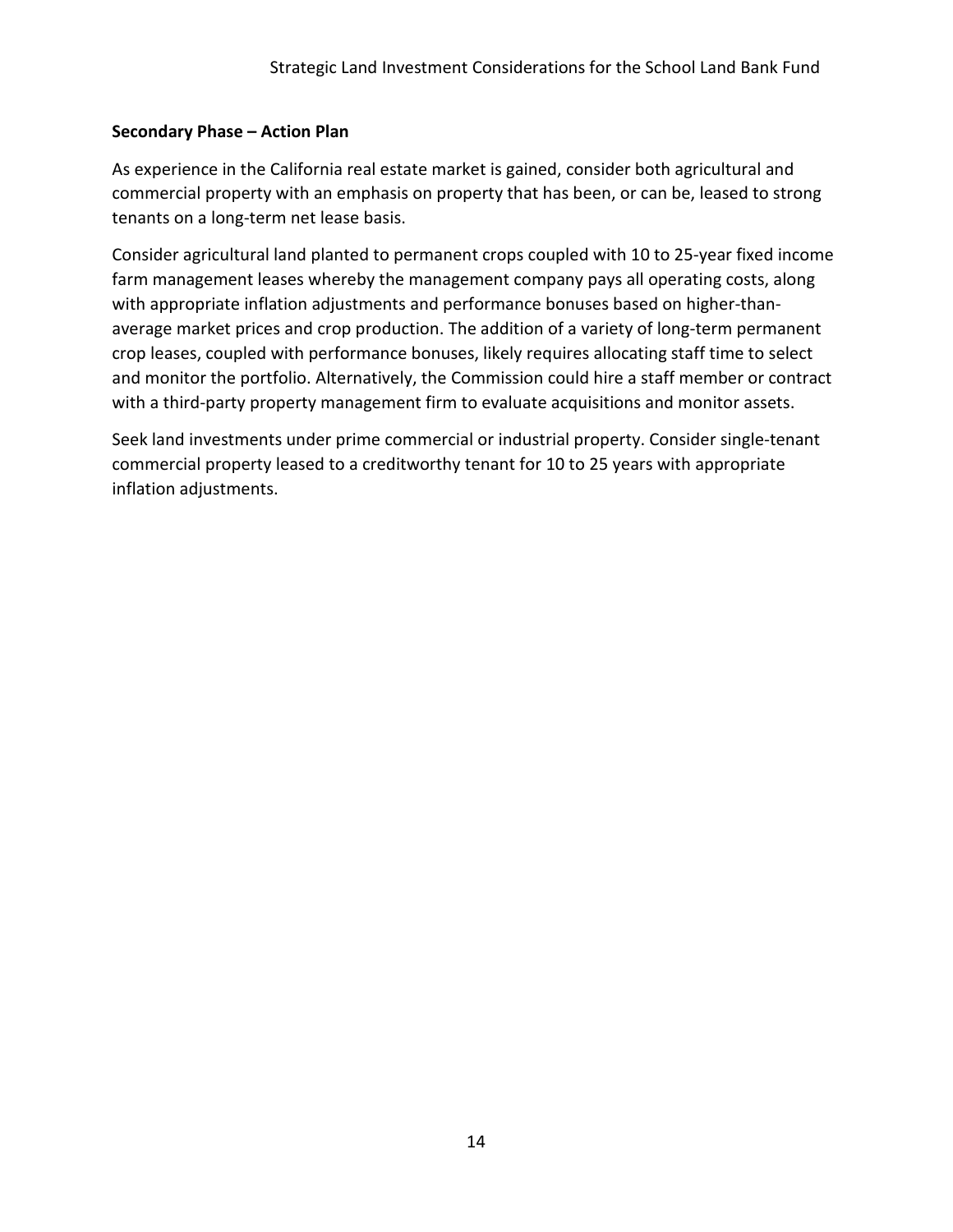### Strategic Land Investment Considerations for the School Land Bank Fund

| Data Input for Property Selection Tool: Agricultural Investments |                                                                                 |                                        |                               |                                           |                                       |       |        |                   |  |
|------------------------------------------------------------------|---------------------------------------------------------------------------------|----------------------------------------|-------------------------------|-------------------------------------------|---------------------------------------|-------|--------|-------------------|--|
| Property:<br><b>Asking Price:</b><br>Size (Acres):<br>Market:    |                                                                                 |                                        |                               | <b>Property Type:</b><br>Crop:<br>Tenant: |                                       |       |        |                   |  |
| <b>Quality Parameters</b>                                        |                                                                                 |                                        |                               |                                           |                                       |       |        |                   |  |
| <b>Considerations</b>                                            |                                                                                 | Poor                                   | Good                          |                                           | <b>Excellent</b>                      | Score | Weight | Weighted<br>Score |  |
| Economic                                                         |                                                                                 |                                        |                               |                                           |                                       |       | 40%    |                   |  |
| Financial                                                        | Cap Rate                                                                        | <b>Below Market Average</b>            |                               | At Market Average                         | <b>Above Market</b><br>Average        |       | 10%    |                   |  |
|                                                                  | <b>Total Return</b>                                                             | <b>Below Market Average</b>            | At Market Average             |                                           | <b>Above Market</b><br>Average        |       | 5%     |                   |  |
|                                                                  | Volatility                                                                      | <b>Below Market Average</b>            | At Market Average             |                                           | Above Market<br>Average               |       | 5%     |                   |  |
|                                                                  | Crop Market Growth<br>Projections                                               | Below 2%                               | 2% to 4%                      |                                           | Above 4%                              |       | 5%     |                   |  |
|                                                                  | Crop Market<br>Prospects                                                        | 1 to 2 Buyers                          | 2 to 4 Buyers                 |                                           | Over 4 Buyers                         |       | 5%     |                   |  |
|                                                                  | Management                                                                      | Less than 10 Years'<br>Experience      | 10 to 20 Years'<br>Experience |                                           | Over 20 Years'<br>Experience          |       | 10%    |                   |  |
| Environmental                                                    |                                                                                 |                                        |                               |                                           |                                       |       | 55%    |                   |  |
|                                                                  | Close to Same or<br>Similar Productive<br>Crops                                 | No Plantings Within 20<br>Miles        | or Less                       | <b>Planting Within 20 Miles</b>           | Plantings Within 10<br>Miles or Less  |       | 3%     |                   |  |
| Location                                                         | Climate Fit to<br><b>Targeted Crops</b>                                         | Not Known                              | Appropriate                   |                                           | Optimum Condition                     |       | 5%     |                   |  |
|                                                                  | Crop Yield                                                                      | Below State Average by<br>15%          |                               | State Average +/-15%                      | Above State Average<br>by 15% or More |       | 10%    |                   |  |
|                                                                  | Government<br>Interference/<br>Control                                          |                                        | Price/Volume/<br>Payments     | Government Controls on                    | <b>Free Market</b>                    |       | 1%     |                   |  |
|                                                                  | Soil Quality                                                                    | Class 4 of Lower                       |                               | Class 1, 2, 3 and 4                       | Mix Class 1 to 2                      |       | 4%     |                   |  |
| Soil                                                             | Soil Condition                                                                  |                                        |                               | Only For Row Crops                        | For Both Row and<br>Permanent Crops   |       | 4%     |                   |  |
|                                                                  | Soil Depth                                                                      | 2 feet or less                         | 2 to 3 feet                   |                                           | 3 feet or more                        |       | 4%     |                   |  |
|                                                                  | Soil Texture                                                                    | $>60\%$ Clay                           | 50% to 60% Clay               |                                           | < than 50% Clay                       |       | 2%     |                   |  |
| Water                                                            | <b>Water Sources</b>                                                            | 1 Source but Unreliable                |                               | 1 Reliable Source                         | 2 Reliable Sources                    |       | 9%     |                   |  |
|                                                                  | Affordability                                                                   | \$80 plus/acre/foot                    |                               | \$40 to 80 acre/foot                      | Below \$40 acre/foot                  |       | 5%     |                   |  |
|                                                                  | <b>Reliability History</b>                                                      | Not Reliable                           | Drought Year                  | Do Not Have to Fallow in                  | Reliable in Drought<br>Year           |       | 3%     |                   |  |
|                                                                  | <b>Irrigation System</b>                                                        |                                        | Flood Irrigation              |                                           | Drip or Sprinkler<br>Irrigation       |       | 2%     |                   |  |
| Hazards                                                          | Hail and/or Frost<br>Risk, Wind Damage,<br>Flooding or Major<br><b>Diseases</b> | History of Problem in<br>Last 10 Years |                               |                                           | No History Last 10<br>Years           |       | 3%     |                   |  |
| Social                                                           |                                                                                 |                                        |                               |                                           |                                       | 5%    |        |                   |  |
|                                                                  | Farm Worker<br>Availability                                                     |                                        | Shortages                     |                                           | Acceptable/Available                  |       | 3%     |                   |  |
|                                                                  | Farm Worker<br>Housing                                                          | Poor Living Conditions<br>Locally      |                               | <b>Conditions Are Good</b>                | Portion Available at<br>Farm          |       | 2%     |                   |  |
| Scoring: Not Acceptable = 0, Poor = 1, Good = 3, Excellent = 5   |                                                                                 |                                        |                               | <b>Total Score</b>                        |                                       | 100%  |        |                   |  |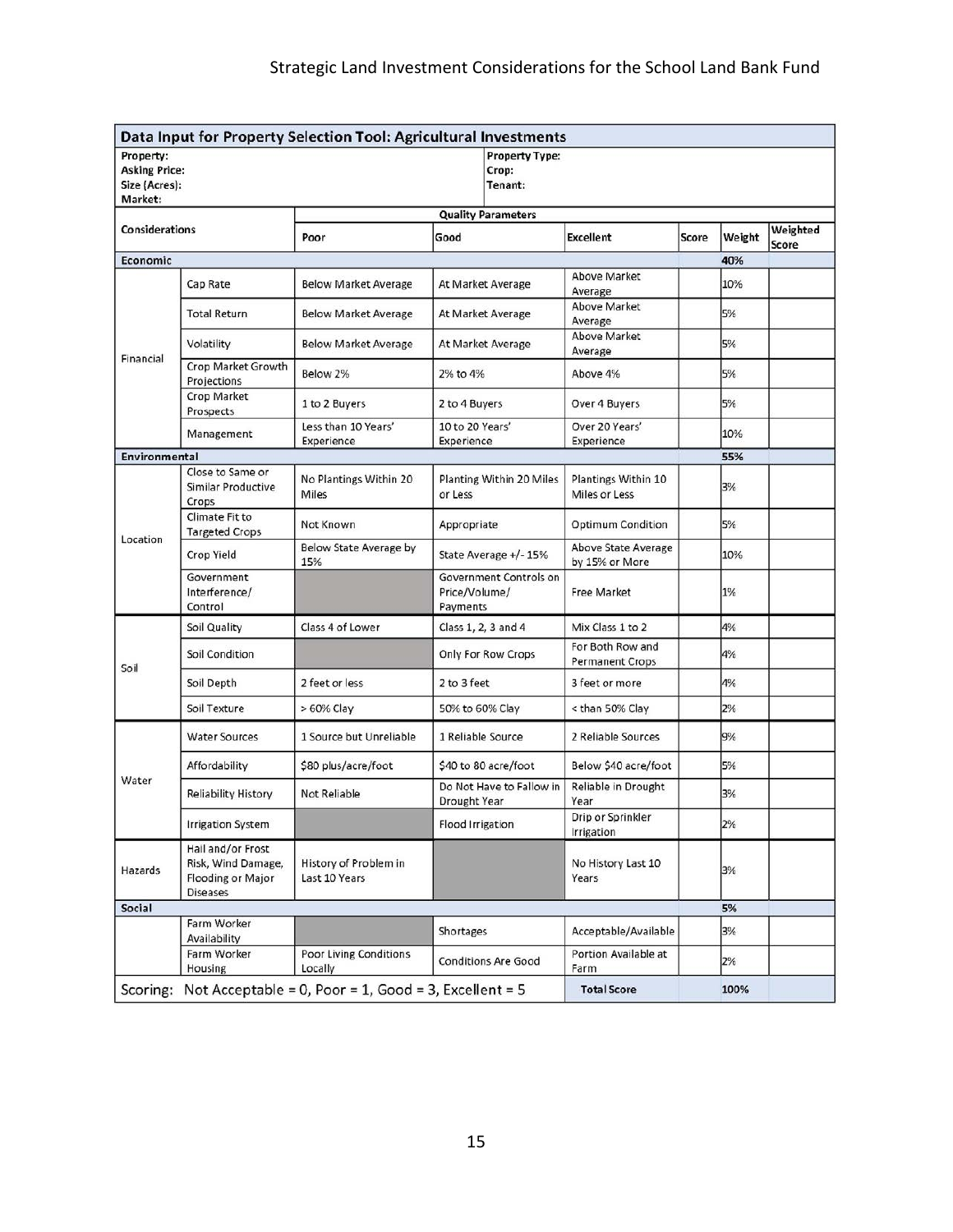| Data Input Entry for Property Selection Tool: Commercial Investments<br>Page $1$ of $2$ |                                                                |                                                                      |                                                                    |                                                                            |  |        |          |  |
|-----------------------------------------------------------------------------------------|----------------------------------------------------------------|----------------------------------------------------------------------|--------------------------------------------------------------------|----------------------------------------------------------------------------|--|--------|----------|--|
| Property:<br><b>Asking Price:</b><br>Size (Sq. Ft.):<br>Market:                         |                                                                | <b>Property Type:</b><br>Sector (Industry):<br>Tenant:               |                                                                    |                                                                            |  |        |          |  |
| <b>Considerations</b>                                                                   |                                                                | <b>Quality Parameters</b>                                            |                                                                    |                                                                            |  | Weight | Weighted |  |
|                                                                                         |                                                                | <b>Excellent</b><br>Good<br>Poor                                     |                                                                    | core                                                                       |  | Score  |          |  |
| Economic                                                                                |                                                                |                                                                      |                                                                    |                                                                            |  | 70%    |          |  |
|                                                                                         | <b>RCA Cap Rate</b>                                            | <b>Below Market Average</b>                                          | At Market Average                                                  | Above Market Average                                                       |  | 10%    |          |  |
|                                                                                         | <b>NCREIF Income Return</b>                                    | <b>Below Market Average</b>                                          | At Market Average                                                  | Above Market Average                                                       |  | 8%     |          |  |
| Financial                                                                               | <b>NCREIF Income Return Volatility</b>                         | <b>Below Market Average</b>                                          | At Market Average                                                  | Above Market Average                                                       |  | 1%     |          |  |
|                                                                                         | Years Left on Lease/<br><b>Renewal Provisions</b>              | Less Than 15 Years                                                   | 15 to 25 Years                                                     | 25+ Years                                                                  |  | 7%     |          |  |
|                                                                                         | <b>S&amp;P Tenant Credit Rating</b>                            | <b>Below High Grade</b>                                              | AA+ -AA- (High Grade)                                              | AAA (Prime)                                                                |  | 10%    |          |  |
| Market-<br>Level                                                                        | Tenant Industry                                                | Highly Volatile/Highly<br>Correlated with GDP<br>Growth              | Moderate Volatility and<br>Correlation                             | Least Volatile and<br>Correlated to GDP<br>Growth                          |  | 5%     |          |  |
|                                                                                         | Market Employment Growth                                       | <b>Below State Average</b>                                           | At State Average                                                   | Above State Average                                                        |  | 5%     |          |  |
|                                                                                         | Market Employment Growth<br>Volatility                         | Above State Average                                                  | At State Average                                                   | <b>Below State Average</b>                                                 |  | 5%     |          |  |
|                                                                                         | Market Rent Growth                                             | <b>Below State Average</b>                                           | At State Average                                                   | Above State Average                                                        |  | 1%     |          |  |
|                                                                                         | Market Vacancy Rate                                            | Above State Average                                                  | At State Average                                                   | <b>Below State Average</b>                                                 |  | 1%     |          |  |
|                                                                                         | <b>Market Supply Constraints</b>                               | Minimal Supply<br>Constraints                                        | Moderate Supply<br>Constraints                                     | <b>Significant Supply</b><br><b>Constraints</b>                            |  | 2%     |          |  |
| Property-<br>Level                                                                      | <b>Building Location Quality</b>                               | Sub-Standard Location,<br>Very Difficult to Re-<br>Tenant            | Good Location, Easy to<br>Re-Tenant                                | Prime Location with<br><b>Best</b><br>Access/Irreplaceable<br><b>Sites</b> |  | 10%    |          |  |
|                                                                                         | <b>Building Specialization</b>                                 | High Level of<br>Specialization, Very<br><b>Expensive to Upgrade</b> | Low Level of<br>Specialization, Minor<br><b>Expense to Upgrade</b> | <b>Virtually No</b><br>Specialization and<br><b>Expense to Upgrade</b>     |  | 5%     |          |  |
|                                                                                         | Scoring: Not Acceptable = 0, Poor = 1, Good = 3, Excellent = 5 |                                                                      |                                                                    |                                                                            |  |        |          |  |